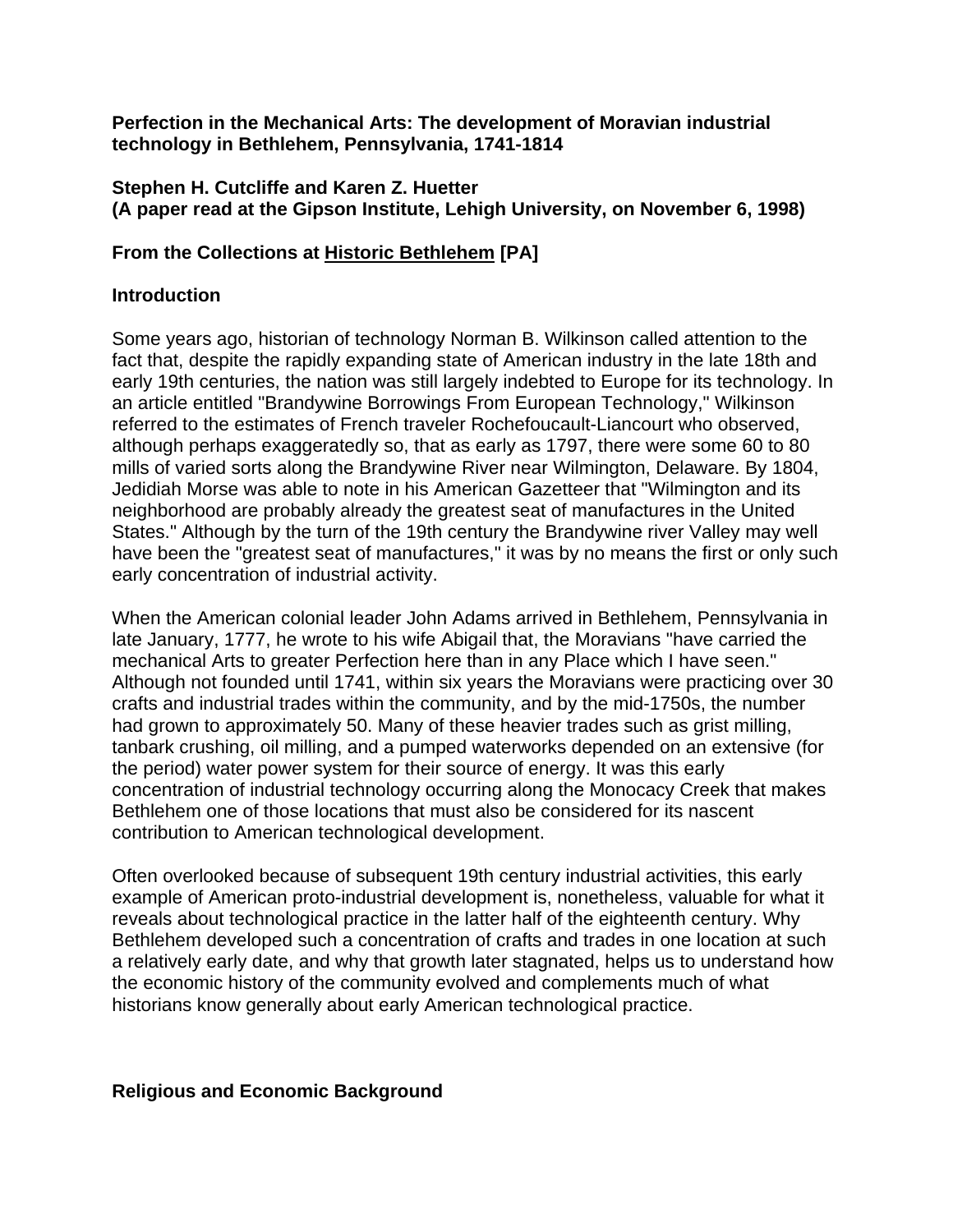John Adams was just one of many colonial visitors, both famous and not-so-famous, to inspect the lifestyle of this "curious and remarkable Town" on the 18th century Pennsylvania frontier. While his description may have been among the most eloquent, there are many adjectives that can be used to describe this unique community: ritualistic, exclusive, sophisticated, cultured, self-sufficient, and industrial. Our focus on the industrial and technological elements of the community unfortunately means we cannot explain in great detail many of the characteristics that marked daily social interaction and religious life; however, some background on these latter themes is necessary to an understanding of the former.

The Moravians were a Protestant group with roots in Bohemia and Moravia in 15th century Czechoslovakia. They were followers of Jan Hus, a Roman Catholic reformer burned at the stake for heresy in 1415, who then went on to found their own church, the Unitas Fratrum, in 1457. Over the course of the next 265 years, these men and women experienced alternating periods of religious freedom and persecution, eventually ending up under the patronage of Count Nicholas von Zinzendorf, a German Lutheran nobleman. Zinzendorf invited them to live on his estate at Berthlesdorf in 1722, where the Moravians founded the settlement of Herrnhut, a town that would become the center of all their subsequent religious endeavors throughout the world. Zinzendorf played an instrumental role in defining the Moravian religious experience and thus in developing their world view regarding everything from the family and marriage to commerce, industrialism, and agriculture. Certainly for the first twenty years of Bethlehem's existence, religion was the be-all and end-all of every facet of life.

Because Moravian theology stated that salvation was open to everyone, church leaders in Herrnhut quickly began a program of mission work to spread the word of God to various cultures throughout the world. In North America, the first Moravian mission was established in Savannah, Georgia in 1735. When that settlement failed because of pressure from the English on the pacifistic Moravians to bear arms against the Spanish during the War of Jenkins Ear, the Moravians joined forces with George Whitefield. In 1740, this itinerant English evangelist had purchased 5,000 acres of land to establish the Barony of Nazareth, which today encompasses Nazareth, PA, to build a school for orphaned African-American boys. Within the course of that year, a disagreement with Whitefield led the Moravians to purchase 500 acres of their own land at the confluence of the Lehigh river and the Monocacy Creek. Here the Moravians began in earnest to establish a base for their mission activities to the Native Americans and to other German settlers who professed no church affiliation. Of these two goals, the effort to unite the Germans under one church organization ultimately failed, while the development of Indian missions proved successful, although not without problems. It is important to note here that unlike many German counterparts, the Moravians did not venture to North America in search of religious freedom. Augustus Spangenberg, the well-respected Moravian leader, wrote in 1743 that, "The purpose of our coming into this region was not to seek economic support nor to gain freedom of conscience--we did not lack either--but rather the desire to inform others also of that which we know to be conducive to the eternal salvation of mankind."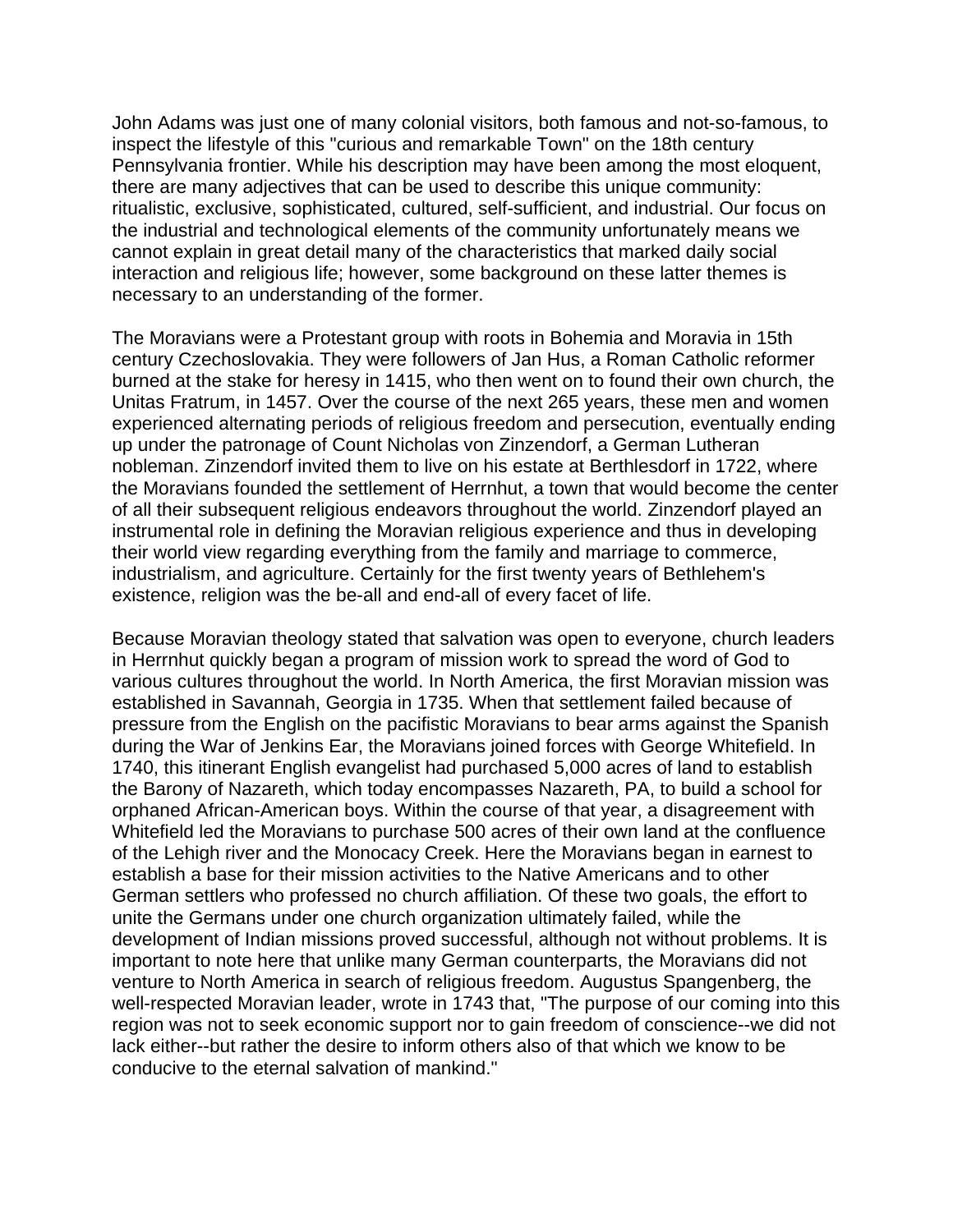To support the efforts of the missionaries, the Moravian leadership in Herrnhut, including Count Zinzendorf, Augustus Spangenberg, and Peter Boehler, set up Bethlehem as a Settlement Congregation with two groups of workers. The first consisted of the congregation pilgrims, or missionaries, whose job was to go forth and preach the gospel and convert "souls for the Lamb." During the early years of Bethlehem, the position of missionary was highly sought after by nearly all the members of the congregation, and it was, indeed, available to the majority of the residents. This concept made for a community whose members needed to have a great deal of mobility in terms of the kind of work they did. The second group of residents were the workers, those individuals who remained in the town and, through various tasks, trades, and occupations, worked to support those in the mission field.

In contrast to most colonial communities where some 85-90% of the labor force was engaged in agriculture, in Bethlehem the figures were almost reversed, with less than 20 percent of the labor force in agriculture. This anomaly resulted from the Moravian emphasis on missionary activity as the highest calling, one in which communal members were expected to take part at certain points in their lives. The labor and seasonal intensity of farming tied men and women to the soil thereby reducing their mobility. Thus, the Moravians placed emphasis on trades that at once provided their practitioners with more mobility and the potential for more profit, and hence provided the community with the ability to place more missionaries in the field. As one Moravian noted, "the Brethren do not in the least incline toward farming." As early as 1747, some 50 members out of the community's total of 400 were performing missionary work, and in 1759, slightly more than 1/3 of the adult males were engaged as missionaries, many of whom were accompanied by their wives. Given that approximately 1/3 of the people in Bethlehem were children under the age of sixteen, on average it works out that about 1/3 of Bethlehem's total population provided the material and economic support for the community.

It was Zinzendorf's idea that Bethlehem would develop the same institutions and be governed by the same rules and regulations as Herrnhut, a notion that would eventually both make and break the success of Bethlehem in its first one hundred years. Zinzendorf had a vast array of already well-established estates, and many of the Herrnhut Moravians were of the aristocracy who drew support from the traditional feudal economy. In contrast, surviving on the colonial frontier, where everyone had to start from scratch, was a key variable that the Moravian leaders had not factored into their equation for developing the perfect way to reach salvation.

The daily activities of the Moravians were guided by a strict regime of religious norms in which the image of Christ as Head of the Church, Chief Elder, Husband, and Best Friend were vividly placed before the eyes of the believers during every waking moment, whether one was at work or at rest. This all-encompassing religious experience was of a social nature, as well. The nuclear family did not exist during the first twenty years of Bethlehem, replaced instead with a social framework called the choir system in which residents lived in groupings by age, gender, and marital status. Zinzendorf believed that the way to true salvation was through continued close contact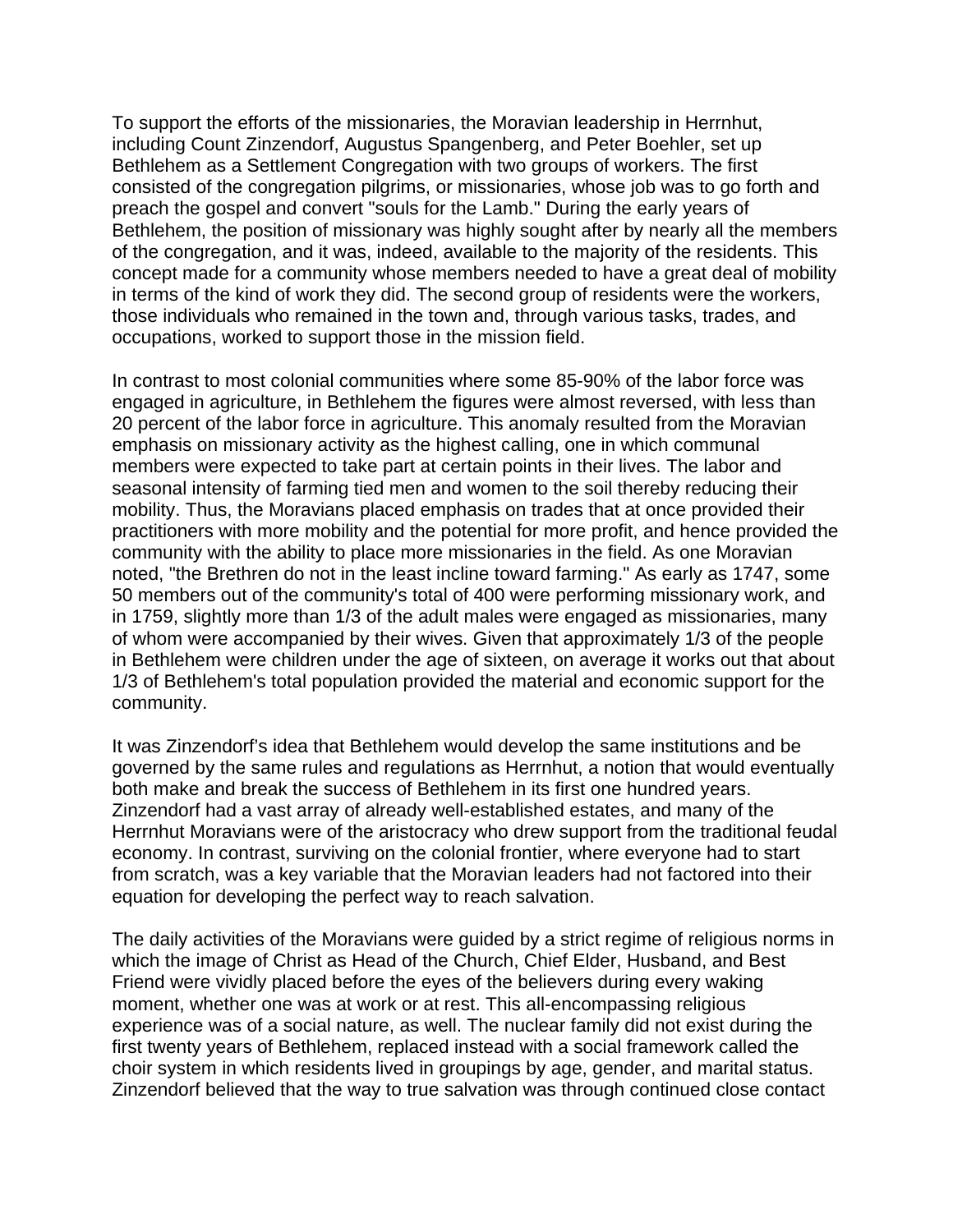with one's gender peers. Large choir houses were constructed where the single men and single women could exist separately; where married couples lived in separate groups of married men and married women, not together as husband and wife; and where children were handed over to a congregational nursery when they were weaned. Such was the choir system that dominated living arrangements during Bethlehem's early years.

The Moravians instituted a form of economic communism formalized as the General Economy in 1744, which augmented the communal lifestyle. The church in Herrnhut owned all the land and buildings in Bethlehem, but they were held in trust by a trio of individuals in America--Henry Antes, David Nitschmann, and Augustus Spangenberg- because Pennsylvania law did not allow land ownership by aliens. Everyone worked for the good of the community under an agreement that was purely voluntary. The choir became a self-contained working unit in which different members performed various tasks, with the result that there was no unemployment or idleness. The system allowed for activities like the communal preparation of meals and the making and repair of clothing which spread out the cost of overhead. The choir delivered the proceeds of their labor to a central administration, and each member was assigned a share of food, clothing, and linen, and received education, health care, religious indoctrination, and old age and death benefits in return. This system was particularly useful in the early years when the majority of the population in Bethlehem consisted of single men and women. The Single Sisters took on the roles of nurses, teachers, seamstresses, laundresses, cooks, maids, gardeners, and caretakers of livestock within their own choir. The Single Brethren managed heavier industries and crafts in the community such as blacksmiths, tanners, and millers. Thus was set the economic course of Bethlehem during its early decades, and on balance life was good under the system of the General Economy.

By the 1750s, however, the world view of Bethlehem was beginning to change. In 1753, a separate branch of the General Economy dealing with trade and commerce was developed because the community's population was growing at a high rate and because neighboring individuals and communities had begun to place demands on Moravian goods and services. Self-sufficiency had always been considered a vital goal for the Bethlehem settlement. Attaining it meant that the Moravians would experience little interference from the outside world, thereby leaving their community pure. However, very early on the Moravians found that they needed to make contact with "strangers" to obtain goods that they could not make or raise such as iron, gunpowder, glass, and salt. In order to obtain the cash they needed to make these purchases, they sold their excess goods such as tanned hides and linseed oil to outsiders. The Moravians, astute business people, apparently rationalized that if neighboring settlers could purchase the items they needed locally, why should Bethlehem lose their business by forcing them to travel the distance to Philadelphia for the same products. Thus, with the establishment of the Strangers Store in 1753, Bethlehem became a center of commerce in which Moravians and non-Moravians were forced to interact. The community erected the Crown Inn (1745) and the Sun Inn (1758) as controlled lodging places for non-Moravian visiting tradesmen and others who needed to access services and goods at Bethlehem. Church leaders justified the promulgation of such endeavors by requiring that the profits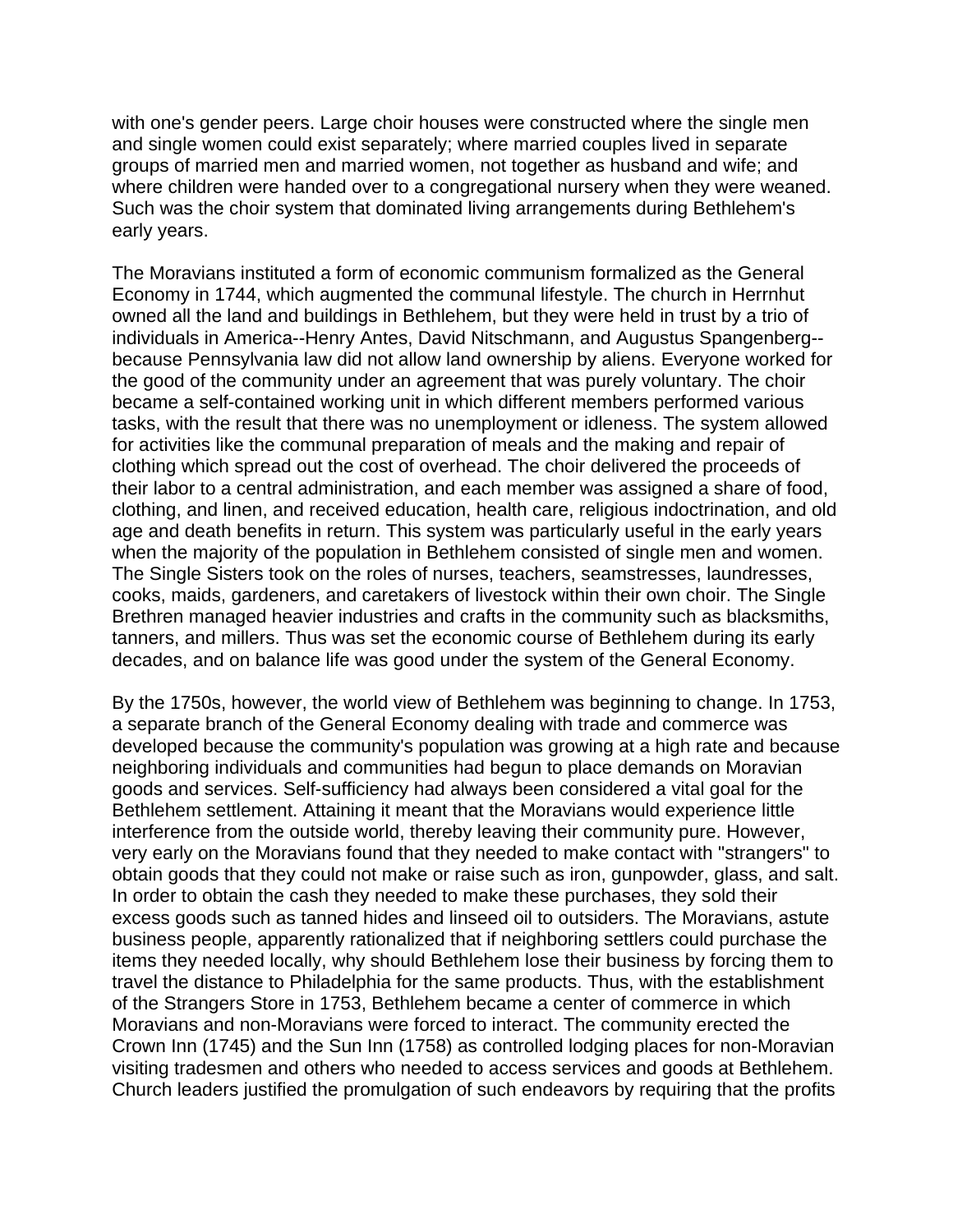be turned over to the central administration and distributed to all of the residents. A trades conference fixed all the prices charged, and outsiders who came to Bethlehem were not allowed to bargain.

By 1761, the land owned by the Moravians in Bethlehem, Nazareth, and the surrounding countryside of the so-called "Upper Places was valued at over \$12,000 in Pennsylvania currency. Their buildings were valued at slightly more than \$22,200, while the goods on hand from trades, commerce, and agriculture amounted to about \$10,000. The total assets of the General Economy came to almost \$50,500. However, with the increase in the standard of living enjoyed by the residents and the general prosperity shared throughout the community also came church debt, which amounted to a little more than \$20,000 of which three-quarters was borrowed capital, with much of the remaining incurred as expenditures for food and clothing not producible by the General Economy, as well as for the community support of the young, old, and the ill. While the net balance of assets over liabilities was about \$30,000, it was tied up in land and not available as ready cash. At the same time, the missionary effort, which was still prominent, absorbed cash that otherwise might have been utilized for debt reduction or further economic ventures.

Thus, by the late 1750s-early 1760s, a new spirit pervaded Bethlehem, a spirit that would eventually lead to a change in the economic system. Wealth and prosperity, in part the result of interaction with the outside world, increased the desire of many craftsmen to create independent businesses of their own. Tradesmen and craftsmen, tired of the economic constraints placed on them by the church, were still willing to support the church, but by working for a profit.

At the same time, the missionary system also began to change. Whereas in the early years of Bethlehem everyone could aspire to be a missionary, as the community grew and prospered, tradesmen and craftsmen occupied a more prominent economic position because the burden of generating revenue rested squarely on their shoulders. They gradually lost the mobility they had enjoyed in the early years to leave their professions, become missionaries, and in time return to the community and pick up where they had left off economically. A class of professional missionaries had developed, and many workers resented supporting people who had attained a station in life to which they could no longer aspire.

The choir system gradually became less popular as well, for workers wanted to regroup as nuclear families and provide for their own children and spouses. Indeed, the choir system had failed to sustain the religious fervor of the original settlers in raising the first generation of children totally committed to its care.

The final element in the breakup of the General Economy, however, was Herrnhut's insistence on closer supervision and control of all affairs in Bethlehem. Herrnhut, after Zinzendorf's death in 1760, found itself in extreme debt and now looked upon its religious "child" on the other side of the Atlantic, with its successful trades, crafts, and industries, as a source of revenue rather than as a missionary center that absorbed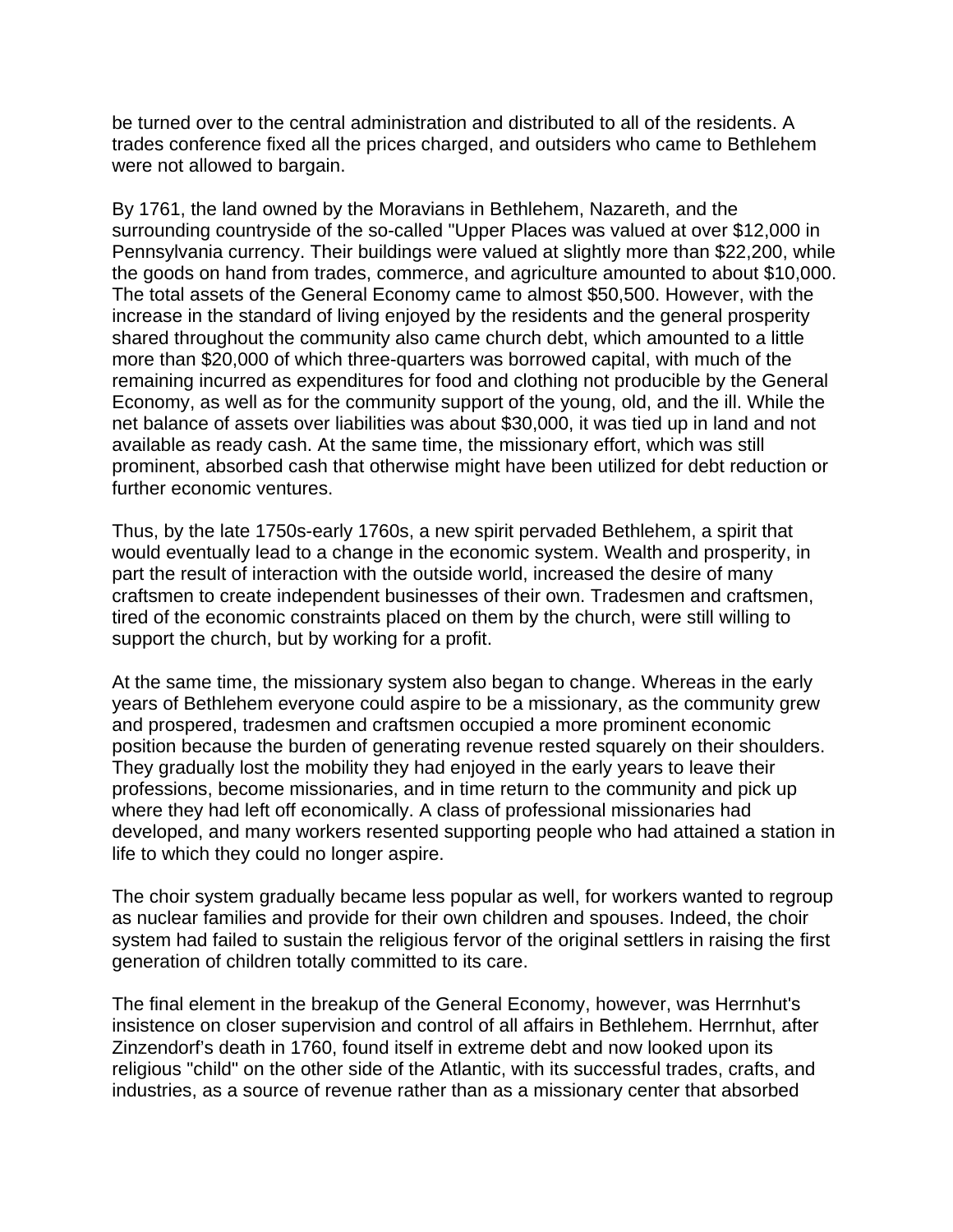money. Bethlehem's leaders sought to meet these challenges by opting to operate on their own and to develop plans to transform the community from communism to capitalism.

Thus, in 1762, the General Economy, which had been established to cope with the special conditions of frontier America, was abolished. The church retained ownership of all the land and buildings and would continue to do so until 1845, but great changes began to occur in the way the community conducted its everyday life. Some of the original ventures at first became more socialistic in nature, with agriculture, the mills, and the strangers' store remaining under community control for the next few years. The church now paid people working in these socialized branches a small wage to continue their efforts. The church also continued to fund the education of resident Moravian children and the social welfare of the destitute. In the areas of trades and crafts, individual masters now began to take over their own businesses. They could purchase the capital assets needed to ply their trades, which included the workshop or house (but not the land), the fixtures and tools. Residents of the choir houses began to pay for their room and board. The church reorganized missionary work and financed it primarily from Herrnhut, no longer from Bethlehem. People began to live in nuclear families and to pay for most of their social services The church also began to consider in earnest where these nuclear families would reside and instituted an expensive building program to construct single family homes and to renovate the choir houses into multi-family apartments.

The attempt at socialization eventually failed, however, because the church continued to incur more debt to support the remaining workers on its payroll. In 1766-1767, the farms were handed over to tenant farmers, with only the store, the inns, and the major mills remaining under control of the church. Finally in 1769, all remaining communal ownership of economic enterprise was abolished.

The changes wrought, however, did not mean that individual tradesmen were no longer under the control of the church, for in 1771, rules were adopted that served to restrict the economic freedom of the individual. The church had to give its consent to the establishment of a new industry, the expansion of an existing one, or the development of a subsidiary industry. Similarly, it had to consent to the hiring and firing of apprentices. The church also had to approve the borrowing or lending of money. No businessman could develop a trade monopoly. A person could own his house, but not the land on which it stood, for the land still belonged to the church. The sale of a building on that land had be approved by the church at a church-approved price. Bethlehem continued to remain exclusive until 1845 when the lease system was finally terminated and both resident Moravians and non-Moravians, who were first allowed to live in Bethlehem in 1810, could purchase property. Such was the state of the community when John Adams visited in 1777 and penned his impressions of this "curious and remarkable Town."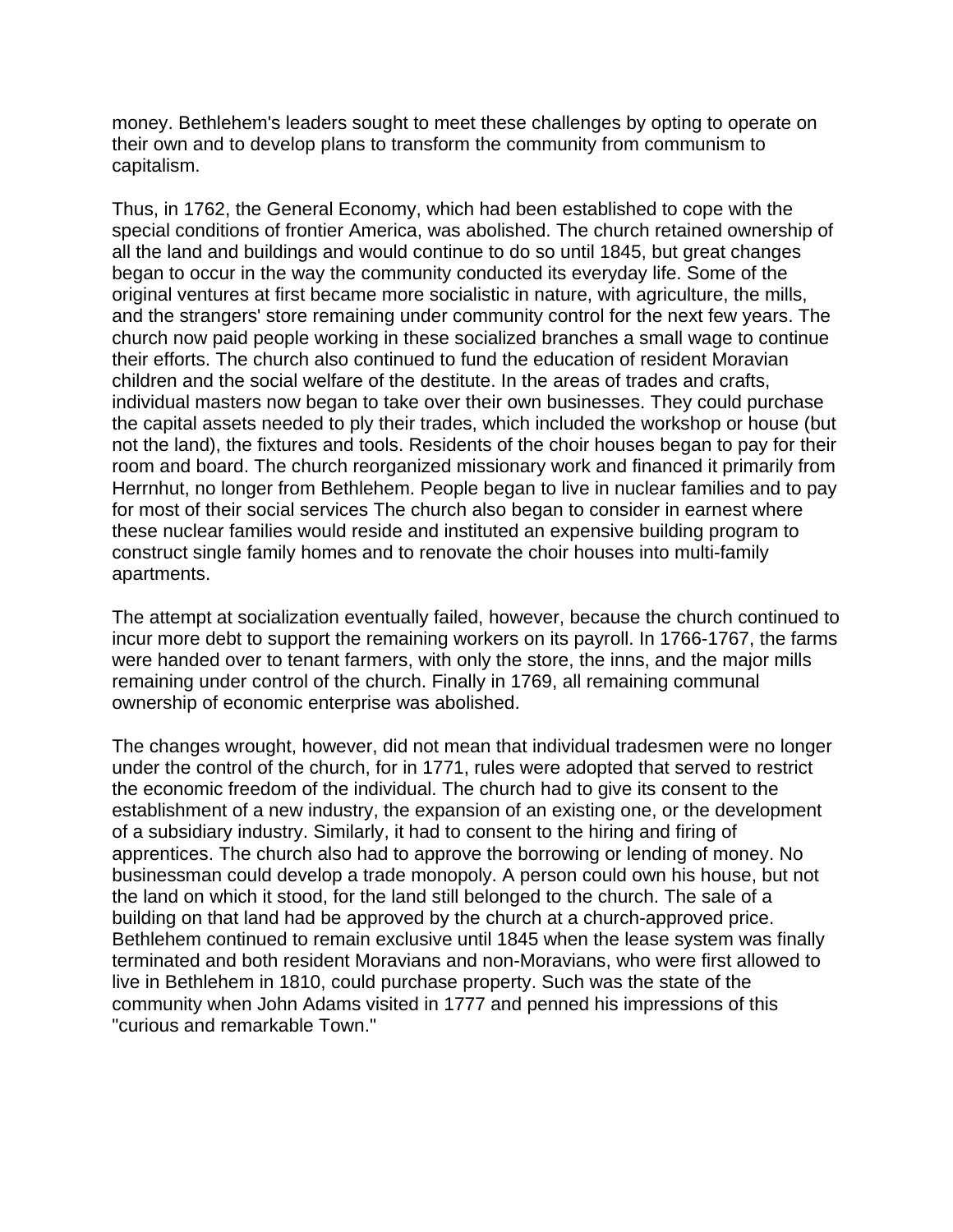### **Crafts and Trades**

Among the vivid impressions recorded by Adam was his sense of the "remarkable" "Industry and Economy" within the Bethlehem community and the "fine sett of Mills" laid out along the Monocacy Creek. Almost from the beginning, the spectrum of trades practiced in Bethlehem was quite broad. Thomas Pownall, who would later become Governor of Massachusetts but in 1754 was serving in a semi-official capacity as an observer for the Board of Trade, provided a revealing catalog of trades.

There were, when I was there, the Following Trades carried on by the Fratres at this Settlement. Saddle-tree maker, Sadler, Glover, Shoemaker, Stocking-weavers ..., Button maker, Taylor & Women Taylor, Hatter, Ribband-weavers; Linnen-weavers ..., Woollen-weavers ..., Wool-comber, Dyer, Fuller, Dresser, Tanner, Currier, Skinner, Butcher, Miller, Chandler, Oil-maker; Baker, Cooper, Joiner, Carpenter, Mason, Glazier, Brick maker, Stone Cutter, Turner, Potter, Stovemaker, Wheelwright, Blacksmith, Gunsmith, Nailmaker, Lock-smith, Pewterer, Tinman, Silver-smith, Clockmaker, Harriesmaker, Hemp dresser, Boat-builder, Surgeon, Apothecary.

Clearly we cannot talk about forty odd trades in this essay but we can identify and focus on several of the more important industries. Thus, we will discuss those industries that were both central to the economic well-being of the community and which, because of their locational concentration and heavy dependence on water power, gave Bethlehem, if not a unique history, certainly a special place in the history of early American technological development. The American colonial age has been sometimes characterized as an age of wood and water, for most things were made of wood, although iron was clearly well-known and used. Beyond the animate sources of power found in humans and animals, waterpower was the major energy source for operating early manufacturing processes such as saw and grain milling, two of the more important industries found in most colonial communities of even modest size. In Bethlehem, most of the lighter crafts, such as spinning and linen weaving by the Single Sisters and tailoring and cobbling by the Single Brethren, were performed in the "upper" residential portion of the town. The heavier crafts such as those found in the pottery and blacksmith complex, or those that required waterpower, were concentrated along the Monocacy Creek or nearby and were also operated by the Single Brethren. It is this latter industrial quarter on which we have chosen to focus our attention. In particular, we will examine Moravian efforts at grist milling, oil milling, and taming, the last two industries being particularly important as sources of outside income. Finally, we will look at the waterworks, the first pumped municipal system in the American colonies. Each of these trades and industries played an important role in the development of Bethlehem's religiously-based economy; collectively they reveal an interesting picture of early American technological development.

# *Grist Milling*

The year 1743 witnessed the construction of several of early Bethlehem's most important mills and craft shops, among the very first of which was the gristmill. Grist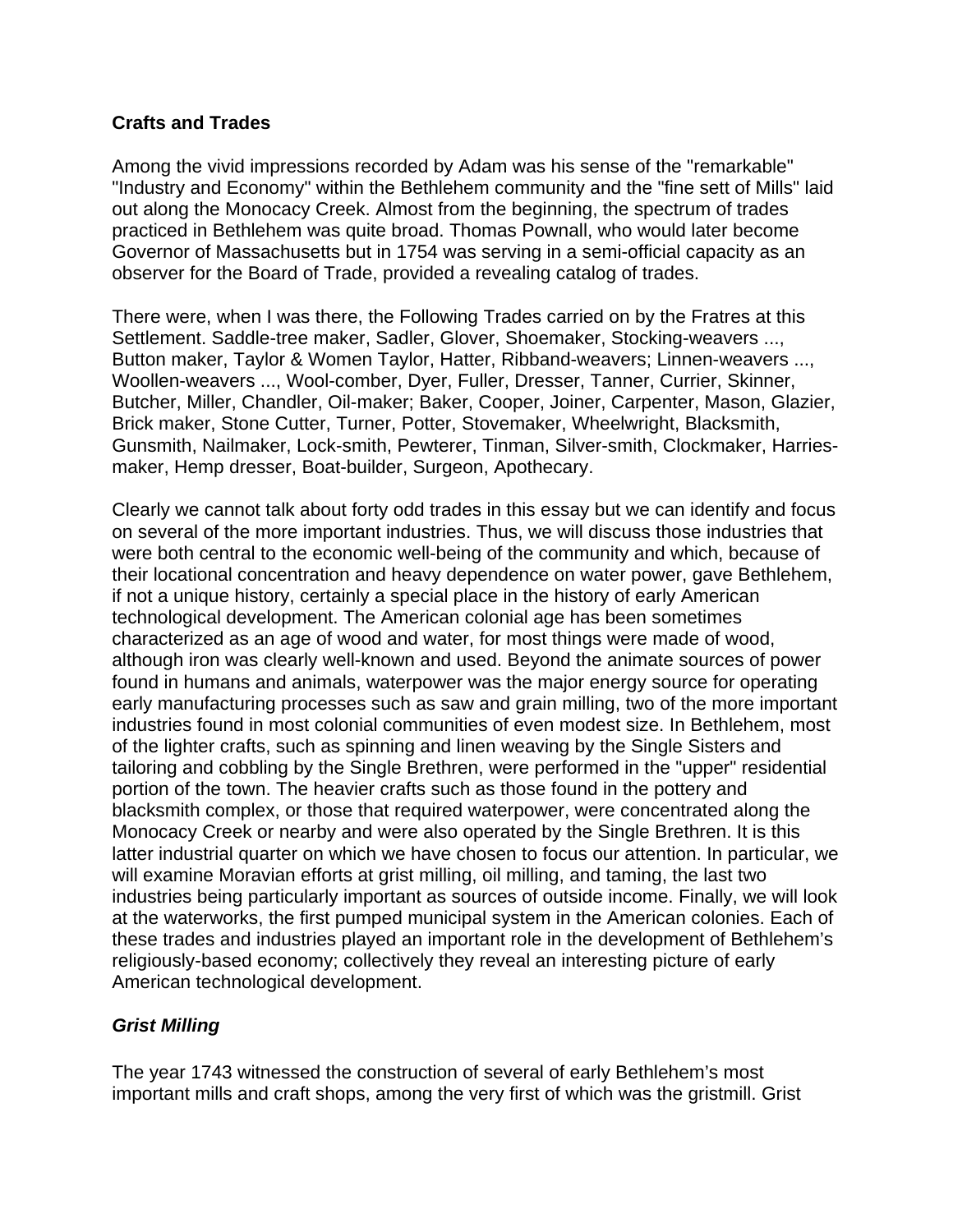milling--the grinding of grains into flour--was viewed as so important to a community's well-being that towns often offered inducements such as free mill sites and adjoining land, limited monopoly rights, exemptions from taxes and military duty, and even outright monetary gifts to millers to settle and establish there, for mills were seen as contributing to increased land values and as mechanisms to attract settlers to a new town. Lack of a mill was perceived as "a serious evil" and, as one Vermonter put it, "inconsistent with civilized life." Grist mills were often erected before churches and schools. Prior to the construction of their own mill, Moravians ground their grain into flour at a mill owned by Nathaniel Irish and located on Saucon Creek near the presentday town of Shimersville. While Bethlehem did not have to offer the same inducements to establish a mill as many other communities, the fact that it was the first mill building to be erected testifies to its importance within the new settlement.

Bethlehem's first grist mill was a log structure erected on a stone foundation. It was built by Gotthard Demuth, a Germantown, PA man, with machinery designed by Henry Antes, a miller and millwright from Frederick Township, Montgomery County. Antes helped the Brethren establish themselves at Bethlehem. He subsequently became a trustee of the Unity and has been regarded as Bethlehem's early town planner. Quickly outgrowing the capacity of this first mill, the Moravians erected a second mill on the same site in 1751. The new two-story structure was built of limestone quarried locally from Nisky Hill. Within two years the community added a second run, or set, of millstones to accommodate the many settlers from the north and west of Bethlehem who brought their grain to this location for grinding.

The new grist mill also included a woolen fulling operation located on the west side of the building to complement the work of four weavers who had arrived several years earlier and begun manufacturing cloth. Fulling involved the cleaning and shrinking of the newly-woven cloth, first by washing and then stamping or beating it using fuller's earth, an absorbent clay which removed excess oils from the wool. It was then washed again to remove the clay, dried, and "napped" or trimmed to even out the fibers before being transferred to the dyer. In 1759, an addition was built onto the west end of the grist mill to house the fulling mill, a dye house, and the cloth weaver's shop. This new fulling mill, which operated until 1820, was "capable of running through three hundred yards of stuff at once."

Probably two breast wheels powered Bethlehem's early grist-fulling mill complex. They utilized water from a small pond created by a low dam located a short distance upstream for the source of power. The master miller controlled the flow of water to his wheel through a sluice and head race. Although less efficient than an overshot wheel might have been, the relatively shallow drop in water height of the Monocacy dictated the use of either a low breast wheel or an undershot wheel as was utilized downstream in the waterworks and oil mill. The grist mill's tailrace returned the spent water to the Monocacy at a point just above a second dam. Taken together these dams, raceways, and waterwheel collectively formed a water power system, which, even if not unique in its concentration and complexity, certainly pointed to the holistic techno-economic planning of the Moravian community.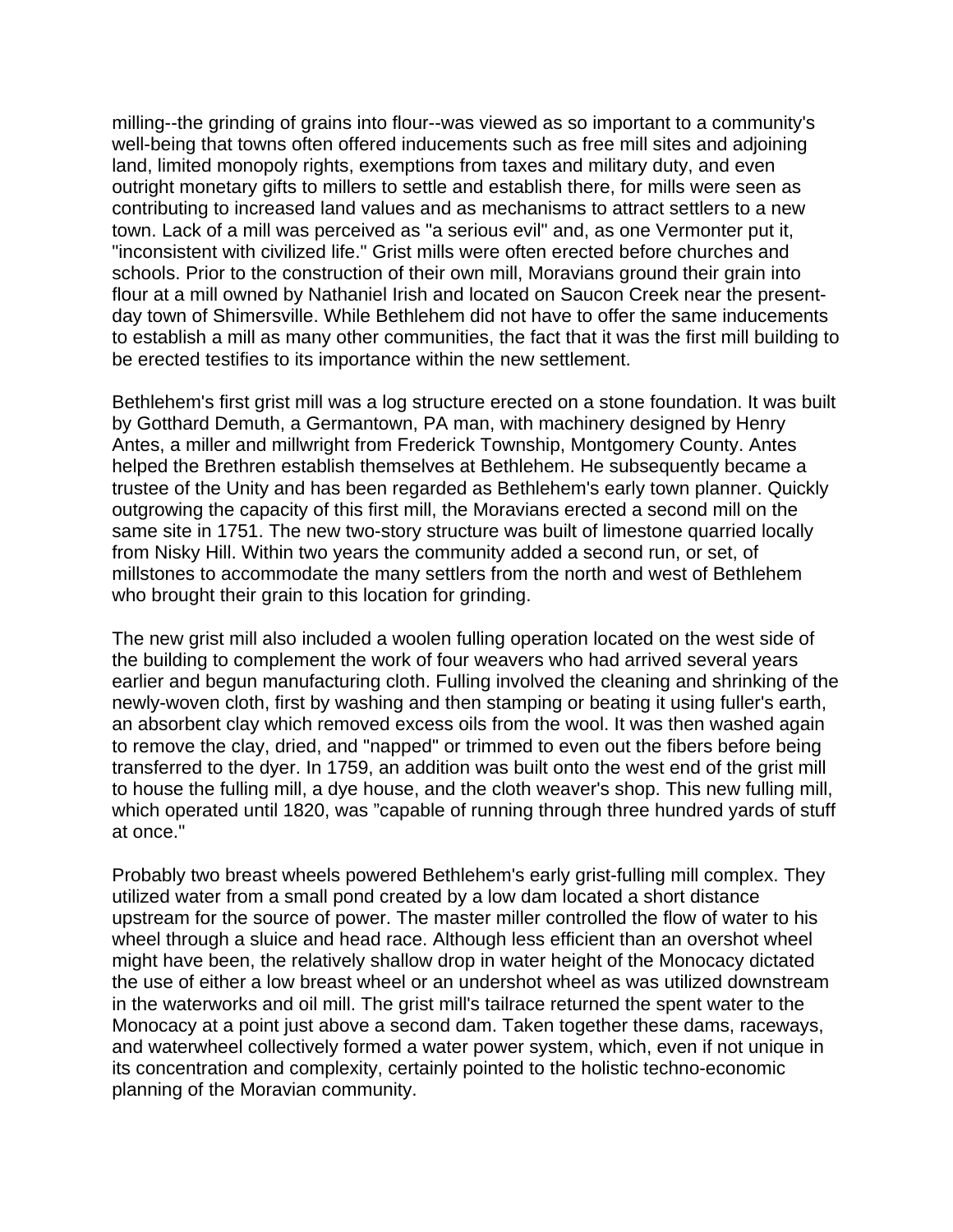The Moravian Congregation controlled and operated the grist mill through a series of millers who initially lived in the mill building itself. In 1782, master miller Hermann Loesch complained that the space devoted to his living quarters might better be utilized for grain storage and petitioned the Church for separate quarters. Two years later, the Overseer's Conference subsequently acceded to Loesch's request and authorized construction of a separate stone miller's house adjacent to the mill. It consisted of a large living room area, kitchen, and cellar. This building was enlarged in 1834 with a one-and-one-half story addition, both parts of which still stand today. The Church continued to operate the grist mill until 1825 when they leased it to George Henry Woehler. Five years later the Church sold the mill to Charles A. Luckenbach who began to modernize the operation. Unfortunately a devastating fire destroyed the building in 1869. The Luckenbach family promptly erected in its stead a new four-story brick building on the remaining stone foundation, which is the building restored today. This third grist mill on the site remained in operation as a feed and flour mill under various owners until the early 1950s. Although little else is known regarding the specific details of the construction and operation of the two 18th century grist mills, we can be sure that they played a central role in the still heavily agriculture-dependent community.

# *Oil Mill Complex*

In Bethlehem, as in many 18th century communities, linen was a more common fabric than wool, and certainly more so than cotton, which was harder to grow and process during this time period. Flax, from which linen is derived, contains seeds, some 30-40% of which is linseed oil. However, because the oil can be extracted only under fairly high pressure, requiring capital-intensive equipment investments, it was unusual for individuals to attempt to process it at home. Rather, it tended to be a concentrated industrial process. Linseed oil was commonly used in paints, printers' ink, and in certain medicines. Given the Moravians' planned economy, predilection for mill building, and need for cash crops and products, it must have been deemed logical to enter the business of pressing linseed oil for their own and others' use. Thus, as early as February, 1745, the Bethlehem Diary records that, "The oil mill was complete enough for our Brethren to make the first linseed oil.''

The first oil mill was a small, log structure located on the east side of the tailrace of the grist mill. Although the documentation is scanty, the mill's location and the one extant drawing suggest that this was unlikely to have been a waterpowered mill, but rather a "press," perhaps powered by a horse. In any event, this first mill was shortly replaced in 1752 by a larger frame structure that housed hemp and bark milling machinery, as well as that for oil processing. This new mill was designed and built by Hans Christoph Christensen, a 35-year-old Moravian millwright-carpenter from Herrnhut who had emigrated to Bethlehem in 1751.

Christensen, a Dane by birth, had worked in a royal grist mill for several years before joining the Moravian Brethren for whom he worked as a carpenter in several towns including Neusaltz in present-day Poland and Herrnhut before receiving the call to travel to Pennsylvania. Once there, his first assignment was the building of an extension to a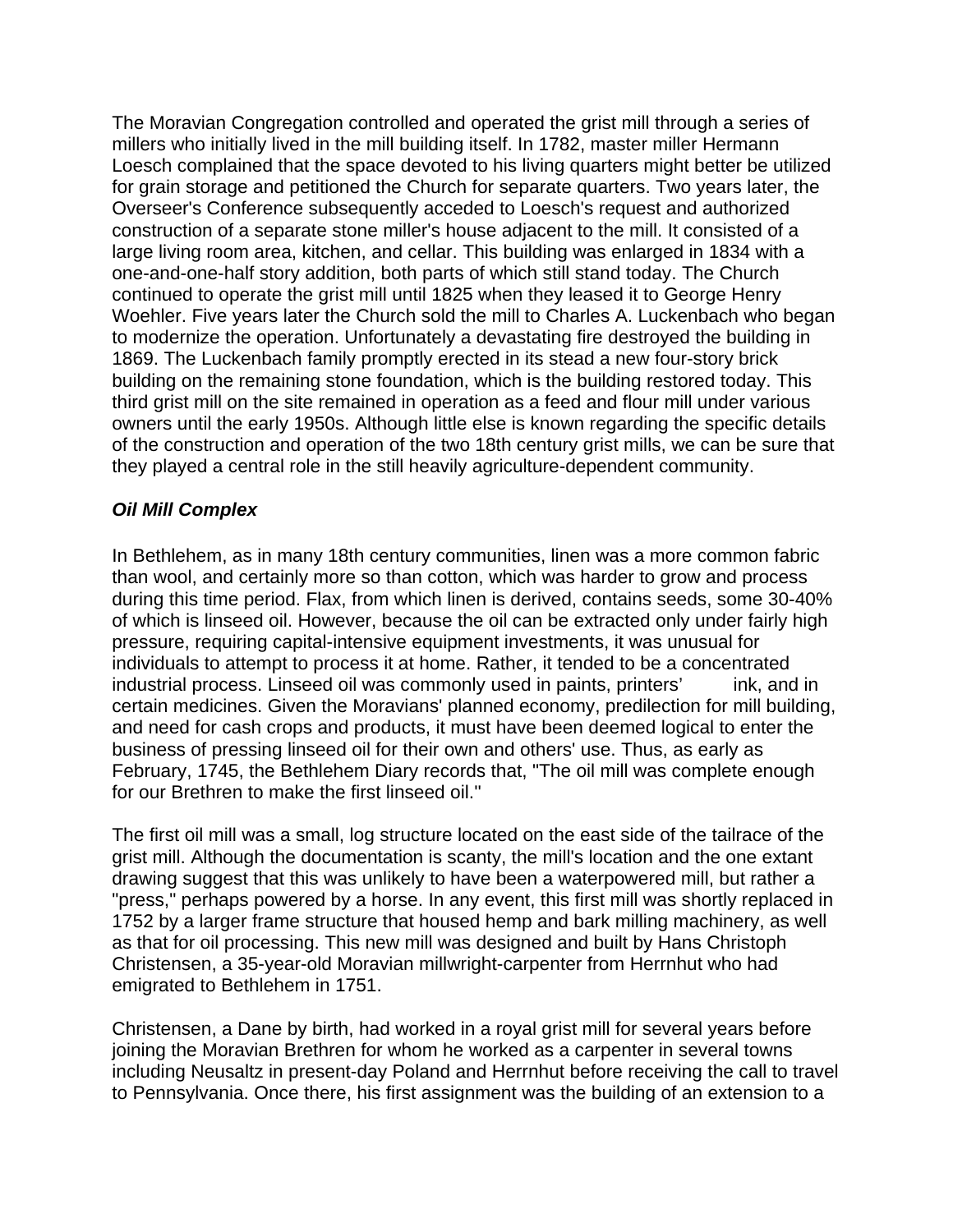grist mill in the Moravian community of Friedensthal. While Christensen's millwrighting skills may have still been evolving at this early date, he soon proved himself a master builder and was centrally involved in the construction of a number of mills, not only in Bethlehem, but also in other Moravian communities and for private owners as well. Christensen presumably deepened his knowledge of millwrighting as he traveled and worked throughout Pennsylvania and other colonies, but just as surely he transferred technical skills and approaches to his work derived from European, especially Danish and German, practice.

Few records or images of the 1752 oil mill exist today, however, those that do survive indicate that, unlike the 1745 press, this was a combination mill housing oilseed stampers and a press, as well as both tanbark and hemp stampers. In fact, the mill was frequently referred to as the "stamping mill.'' It was powered by a single undershot waterwheel that drew on water restrained by a new dam erected just above the mill. The new mill was operated initially by George Christ and after 1757 by Albrecht Klotz. Following the 1762 abrogation of the General Economy, John George Geitner, the tanner, became responsible for its operation. The new mill produced some 750-1550 gallons of linseed oil annually for the Moravians alone, a figure that does not count extensive sales outside the community. This was a production level four or five times that of the 1745 mill and served the economic vitality of the community well. Unfortunately, on November 18, 1763, a fire broke out at night, probably the result of white arsonists angry over the Moravians' pacifistic stance during Pontiac's War, resulting in "substantial" loss according to the Bethlehem Diarist. With the mill, in effect completely destroyed, excepting the waterwheel and some iron work, the Brethren quickly began planning to rebuild.

John Arbo, the warden, or financial manager, of the Single Brethren's Choir under the recently reorganized economic system, oversaw construction of the new mill. Christensen served as the millwright for the project, which was designed to incorporate not only the linseed oil, hemp, and tanbark processes from the previous mill, but also additional machinery for grinding cereal groats and for fulling leather, as well. The multiplicity of operations proposed for the new mill clearly made it more than an "oil" mill and spoke to the synergy among Moravian industries but also raised questions and tensions over how best to operate the new mill. Church administrators had determined that the Single Brethren should build and manage the new mill. The last supervisor of the previous mill had been Johann Geitner, the master tanner, who was not a member of the single Brethren's Choir. Even though the design of the new mill called for two waterwheels to run all the additional machinery, it was clear that reduced water levels due to extended drought and the recent (1762) construction of a new waterworks (to be discussed below) meant that not all the equipment could be operated at once. Geitner, concerned for the efficient functioning of the tannery, argued that even if he was not allowed to operate the tanbark stamping and leather fulling components of the mill, he should have ready access to the fulling mill whenever he needed it for processing hides removed from his tanning vats. In the end, it was agreed that the tannery should pay an annual fee of \$25 for running the tanbark stamping operation, while leather fulling never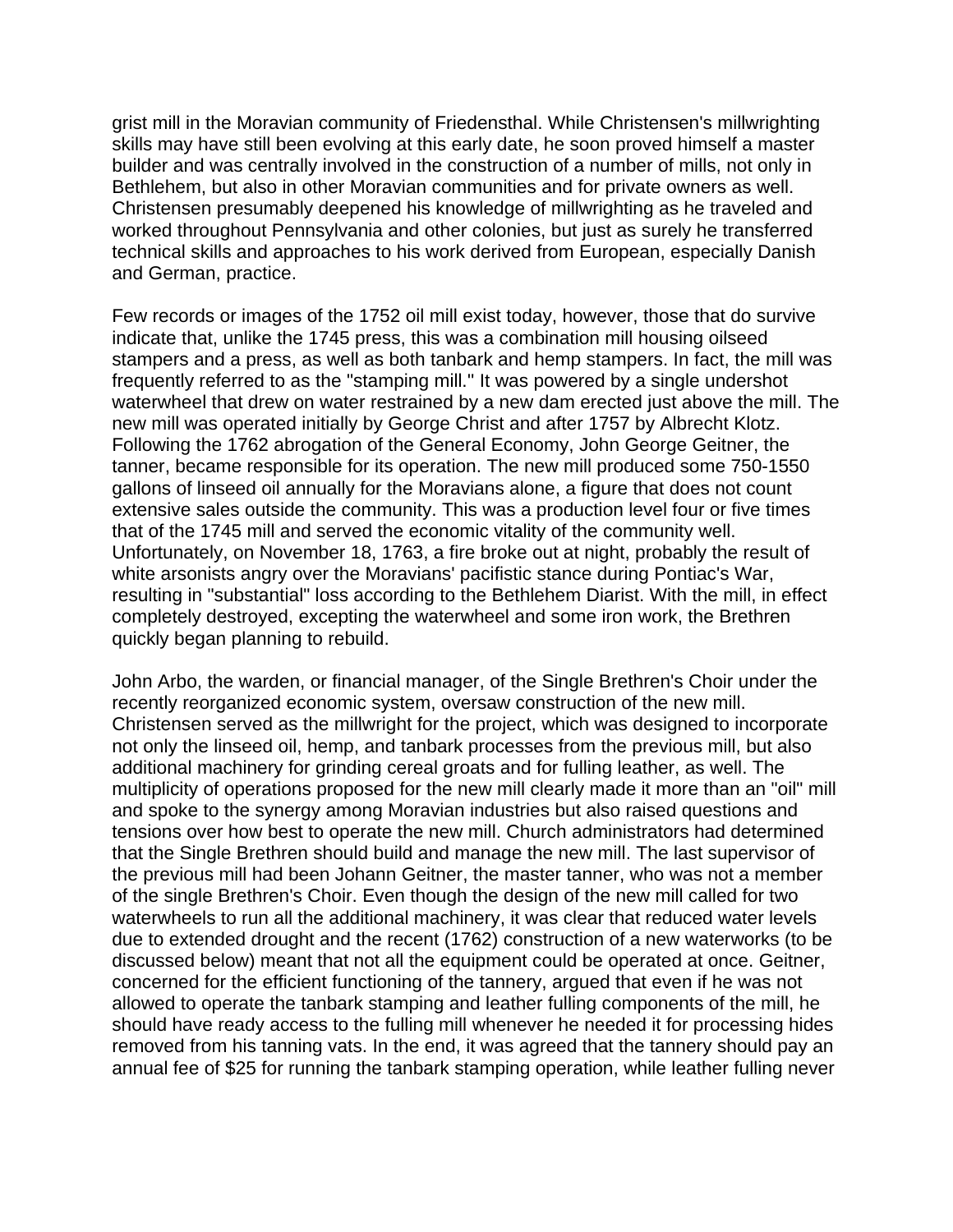became fully operational there, apparently being conducted in the cloth fulling mill instead.

With the end of hostilities associated with Pontiac's War, Christensen was able to draw up a plan for the new oil mill at the end of 1764. During that winter the Moravians quarried and stockpiled limestone and prepared the timber for the new building, and in July they laid the cornerstone. By the end of September, the walls of the 33' x 66' mill were two stories high, and the new dam for powering the double waterwheel was almost complete. Bethlehem's Diarist noted, "This will be one of the most solid and durable buildings and the only one of its kind to be found in this land." At the same time the building itself was being erected, the Brethren were also installing the twin undershot waterwheels, each of which was 17.5' in diameter and 4.5' wide and capable of developing about five horsepower. The east wheel operated the linseed stampers and oil cake crushers and drove the millstones for the groat mill on the second floor, while the west wheel operated the tanbark stampers, the hemp mill, and later a snuff mill. On December 27, the hemp mill began operation, with the oil milling machinery becoming operational in mid-February 1766 and the tanbark mill starting in early March. The hemp roller mill was installed in late 1767, but the specialized snuff mill not until 1794. Thus, right from the beginning this was designed as a sophisticated combination mill, in contrast to most mills of the colonial era that started out as single purpose mills and only later added secondary tasks. Christensen rightfully considered the oil mill his greatest engineering achievement.

The oil mill became one of Bethlehem's most profitable businesses during the next 20 years, based primarily on the sale of linseed oil, barley groats, and oat meal. A decline in profitability, including a number of years of losses, followed the end of the Revolutionary War, perhaps a result of the general post-war economic downturn. After the turn of the century, modest profitability returned, but other expenses, associated with the Single Brethren's Choir, led the Church in 1814 to disband this group and lease out its industries to private tenants. At this point the use of the building changed also, with the focus shifting from oil milling to grist milling utilizing the groat mill equipment. Finally, in 1832, the town relocated the waterworks into the oil mill building, utilizing the east waterwheel, as the earlier 1762 pumping system had become inadequate to the task.

Returning to the 18th century, there are at least two important points that can be made about the oil mill complex that are revealing about the Moravians' economic planning and technological development. The first, alluded to previously, was the synergistic relationship between the industries contained in the building, as well as their relationship to other needs outside, in particular the tanning industry. Given the relatively small size of each of the industries, it would have been too costly to erect separate mill buildings for each. This restriction was combined with the limitation imposed by a relatively small, two-foot head of water behind the low dam, which could provide little more than a day's supply of water if used constantly, especially as the same dam also supplied the waterworks. As a result, it was not uncommon at times of low water for the oil mill to be idled in order to pump water for the growing town's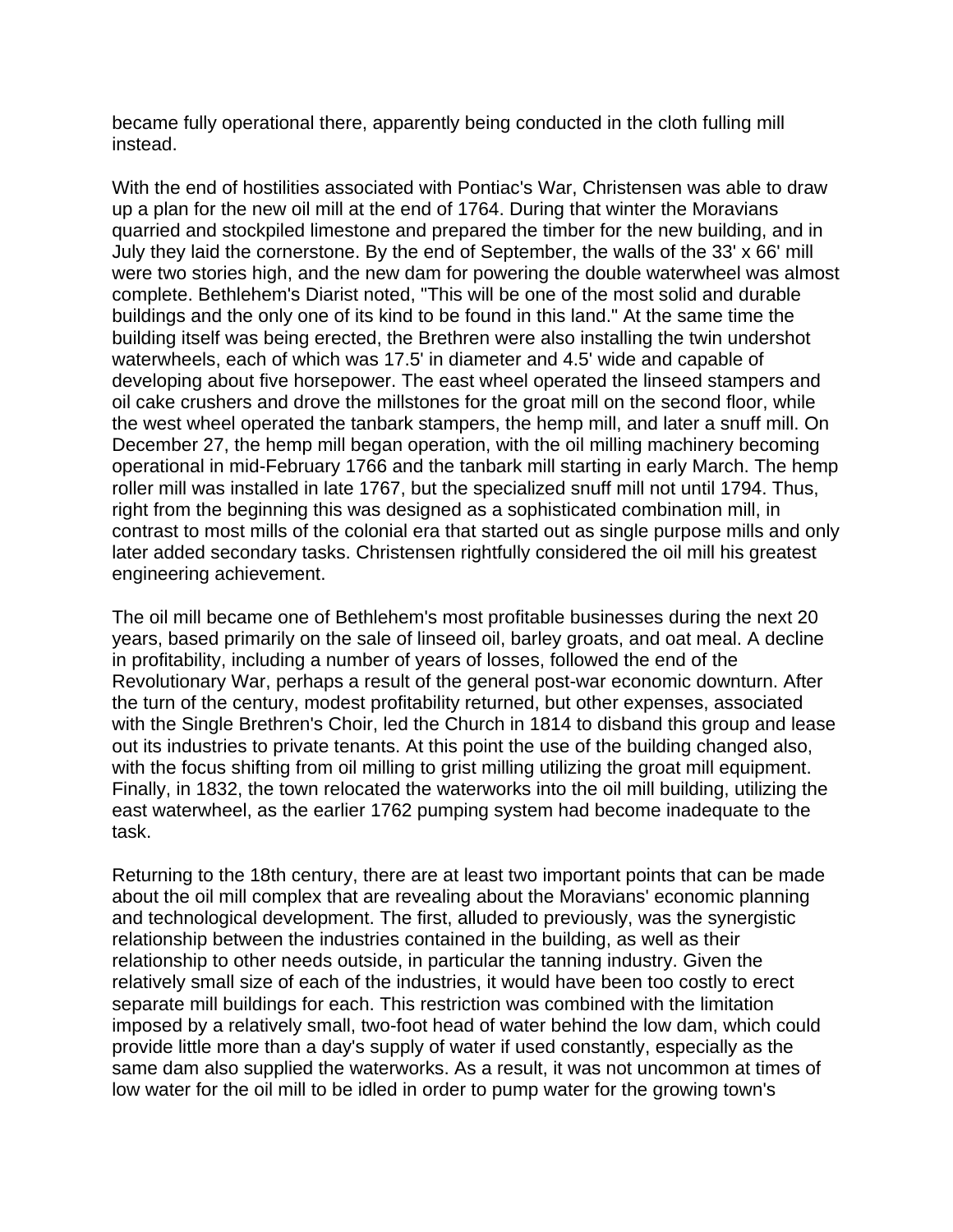domestic needs. Similarly, the tannery depended on the mill for a ready supply of tanbark at the rate of one or two times the weight of each hide. Since the tannery processed several thousand hides annually, this entailed extensive amounts of tanbark. Tanners like Geitner periodically complained about the lack of necessary amounts of tanbark, often due to the limited amount of water available to power the mill. Finally, in the early 19th century, tanbark stamping at the mill ceased in favor of a separate horsedriven bark mill, again suggesting the required coordination of the various industrial trades pursued by the Moravians. Thus, it seems quite evident that an operationally flexible system that could be regulated depending on product/process demand and seasonal water availability was required. That Arbo and Christensen recognized this need and were able to achieve it is testimony both to their organizational and technological skills.

The second point that should be emphasized is that technological processes contained within the mill drew heavily on central European and especially Germanic traditions. As they had in their central European homeland, Moravians used hemp as a key fiber in the production of clothing. John Arbo's 1766 advertisement in the Pennsylvania Gazette announcing the opening of the new mill for business noted that "The Hemp is not rubbed with a Pumicestone in the common Way, that being attended with many Dangers; but it is stamped in a particular Manner, and becomes pliabler and fitter than with the Stone." This use of stamps for softening, which can be seen in other Germanic drawings, suggests the transfer of that technological process to Bethlehem, as does the 1767-68 installation of a German-style hemp mill utilizing a stone roller, called in German a Hanfreibe or "hemp rubber," to soften the fibers. Whether or not the latter installation implied the inadequacy of the stamper or not, it nonetheless points to the American adoption of European technological traditions during this period. So too does the Moravian adoption of tanbark stampers utilizing large 18' stampers with iron heads incorporating cutting knives on the bottom, which resulted in a coarse tanbark powder. In contrast, the more common American bark mills were horse-driven affairs utilizing a cylindrical stone which rolled on a circular bed, thereby crushing the bark. In both cases then (and similar arguments about the technology utilized in the groat and snuff mills can also be made), Moravians clearly drew on European-Germanic practices in designing the technological hardware for the oil mill complex. In many ways this should not come as a surprise, and it is the key argument set forth by Norman Wilkinson in his analysis of Brandywine river industries in the early 19th century.

# *Tanning*

The other major industry located along the Monocacy that needs to be discussed because of its importance to the Moravian economy was the tannery. Bethlehem's overseer, Bishop John Cammerhof, reported in the 1740s that the tannery "is one of our most paying [ie., profitable] and indispensable trades. It supplies all our shoemaking trades ...., all our people with leather ...., and for horse harnesses and other things in the housekeeping." Bethlehem's industrial quarter was an ideal location for a tannery for several related reasons. First, it had a ready source of water in the Monocacy for the washing of hides and for activating the tannin in the tanbark. Second, the fact that the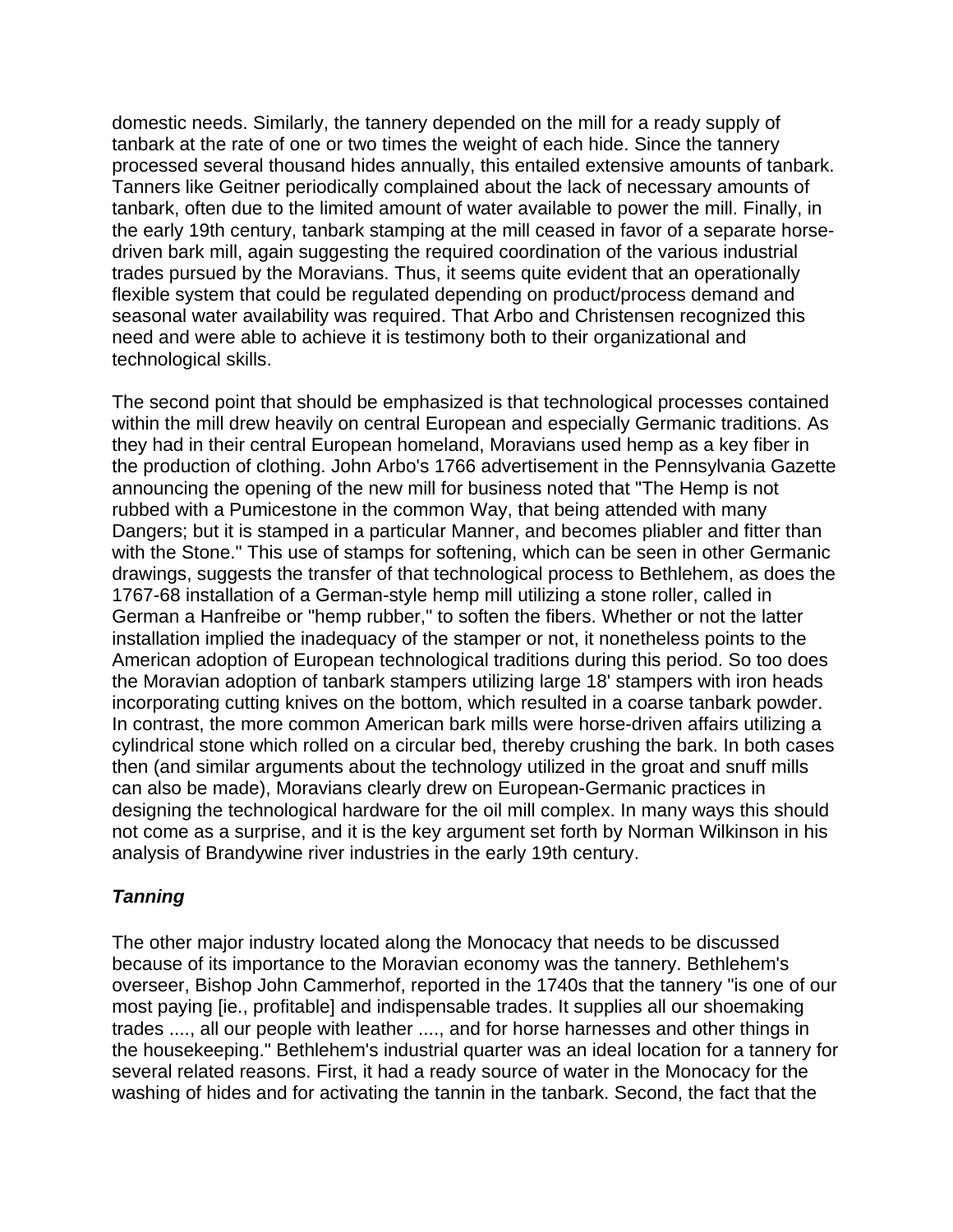Moravians ran one of the largest cattle raising operations in the colony meant that there was an ample supply of hides. Third, extensive forest lands to the north of Bethlehem supplied the large amounts of bark, mostly oak, which the Moravian tanners needed for the tannic acid utilized in the soaking stage. Usually peeled in the spring when the tannin concentration was at its peak, there were frequently over 100 cords of tanbark on hand at any point in time.

Tanning, as J. Leander Bishop, the 19th century historian of American industry, noted, seldom lagged "long behind the first occupants of a new town." Bethlehem, which erected its first wooden framed tannery in 1743, was no exception. The craft knowledge that underlay the tanning process was generally well understood in the mid-18th century and traveled to the colonies firsthand in the heads of tanners or in a number of books fairly readily available at the time. The tanning process was lengthy—taking up to two and one-half years—and laborious with little but the crushing of the tanbark, as already noted, being mechanized in any way.

As with many of the industries along the Monocacy, the Moravians utilized two buildings for tanning during the course of the period under study. The first tannery was a small log structure built in 1743 on the east side of the grist mill tail race. This building may, in fact, have also been a tawery in which skins were treated with mineral substances such as alum and egg yoke or fish oil to produce finer quality leathers for gloves, bookbindings, and the like. This process was also frequently referred to as white tanning, the name deriving from the lighter colored, or white leather that resulted from the process. Tawing or "white tanning" usually utilized the softer and thinner sheep and deer skins, as opposed to the thicker cow hides used in the bark, or as it was sometimes called "red," tanning process. Moravian white tanners worked mostly with the more plentiful deerskins, sheep being needed for their wool, and apparently used a fish oil tanning medium to produce what was called "chamois" leather.

As the community and tanning operation grew, the Brethren saw the need for a larger, more permanent, structure. In 1757, the community leaders approached the master tanner Johann Georg Geitner and asked him to design a new limestone building. Erected in 1761 on the west side of the grist mill tail race, the tannery measured 30' x 66' and was four stories tall. The records are scanty as to the specific uses of the tannery's rooms; however, it is clear that the vats were located on the ground floor, while the third floor was utilized for drying. It is also probable that the master tanner and his family lived in rooms within the building. Other rooms were available for "preparing things" and may have housed the currier's operation as well. The tannery remained in the hands of the Moravian Congregation until 1829 when it was sold to Joseph Leibert and his son James, who would be the first of a series of private owners to operate the business until it finally ceased operation in 1873 due to the high cost of tanbark.

Although the tanning operations, with the exception of the tanbark preparation and the leather fulling, were not as mechanized as the grist and oil mills or the waterworks, this industry also played a vital and synergistic role within the Moravian economy. The tannery at once supplied Bethlehem with the leather needed for the Brethrens' shoes,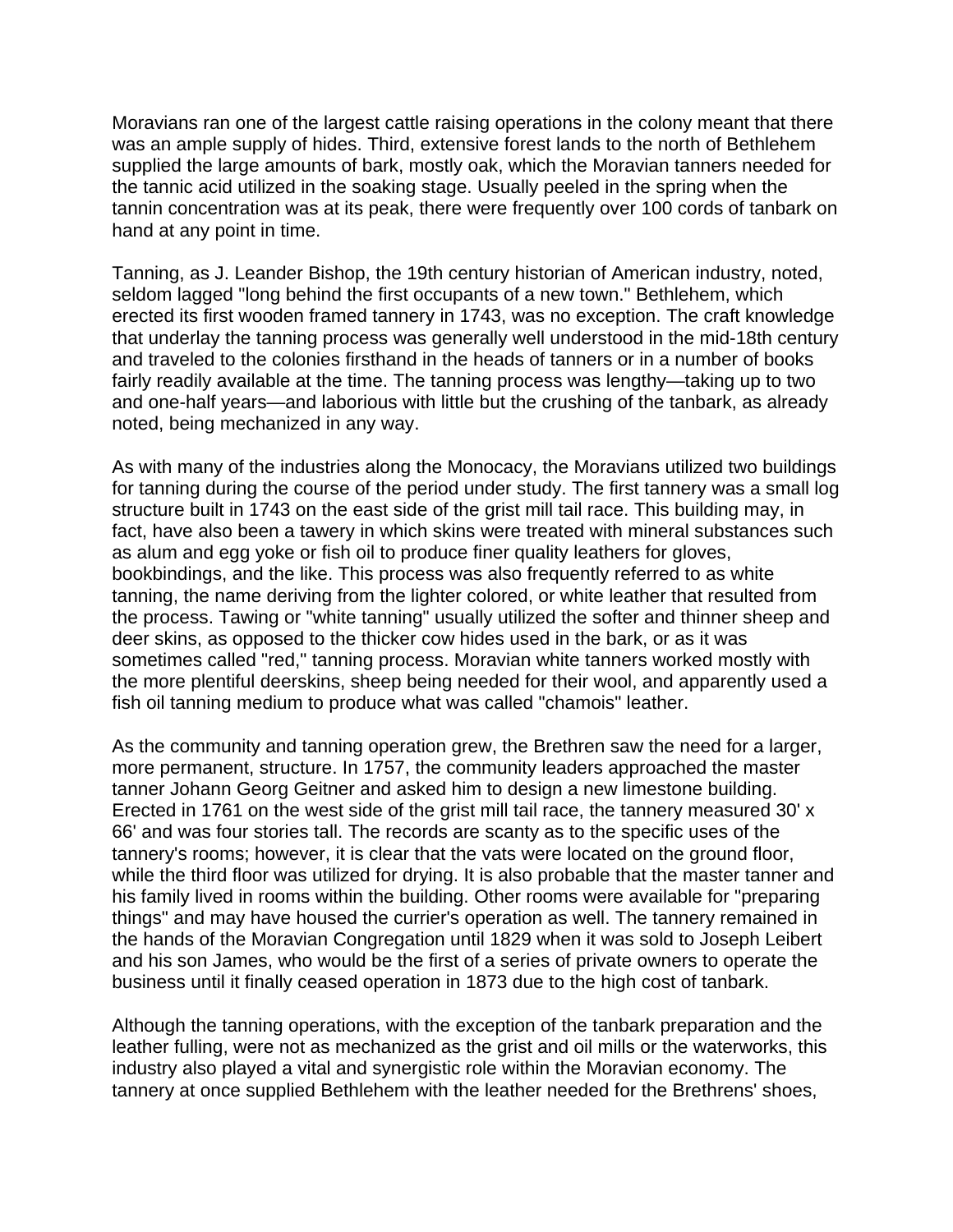saddles, and harness tack, clothing, and even for specialty luxury applications such as bookbinding. At the same time, the tannery made use of hides from animals slaughtered in large measure for food, which would otherwise have gone to waste. In addition, the tannery processed hides from Moravian mission stations in Jamaica and the West Indies, as well as from nearby non-Moravian settlers, thereby enhancing the cash flow of the community. As with many of the other crafts and industries, tanning had to be closely coordinated with processes conducted under the roofs of other mills, most notably in the production of tanbark and at the fulling stage. Even though tanning was a noxious industry, and one that significantly polluted the nearby Monocacy Creek, the Moravians recognized the economic centrality of the trade and continued to operate its tanneries until well into the 19th century.

### *Waterworks*

One final process conducted within the industrial quarter along the flood plain of the Monocacy that deserves mention was not that of a production industry per se, but one that nonetheless provided an essential service to the community--the waterworks. When John Adams visited Bethlehem in 1777, it was this example of what he called "the mechanical Arts" that he described most extensively. Bethlehem's waterworks was the first pumped municipal system in the American colonies and replaced the use of horse and wagon for the distribution of water from the clear spring located at the base of the hill to the residential area located some several hundred feet away on the crest of the hill, where the water was used for domestic purposes and in case of fire. The "sett of pumps" that Adams witnessed in operation, however, was not the first such endeavor, for as with most of the Moravian industries and trades, it had passed through an earlier stage.

Following several earlier unsuccessful attempts to pump water, Hans Christensen, the Danish millwright who had arrived in 1751 and helped design and construct the first oil mill, turned his attention in early 1754 to the water supply problem. Christensen worked closely with carpenter John Bohner, who had built a model of a pump, to design the mechanics of a water supply system. They tested the pump in June by connecting it to the waterwheel of the 1752 oil mill, successfully pumping water some 90 vertical feet to the residential area. Although Christensen left Bethlehem to travel to North Carolina to engage in the building of another mill, the Brethren completed the waterworks in his absence. This first pump house was a 14' x 18' frame building situated some 300' south of Bethlehem's main spring to which it was connected initially by an open trench raceway and after 1765, by hollowed-out hemlock logs that served as piping. Inside the pump house was a pump, probably with two cylinders, constructed of lignum vitae, a tropical hardwood, probably brought from the West Indies where the Moravians maintained missions in which Bohner had served. Utilizing a walking beam, or locker, type of pump, the system was able to pump water to the collection tower, which was located on the site of the present-day Central Moravian Church, a vertical height of 95' at a distance of somewhat over 300'. From the holding tower, the water flowed by gravity through a series of wooden distribution pipes and cisterns to the major residential and commercial buildings. Despite its initial success, this first system soon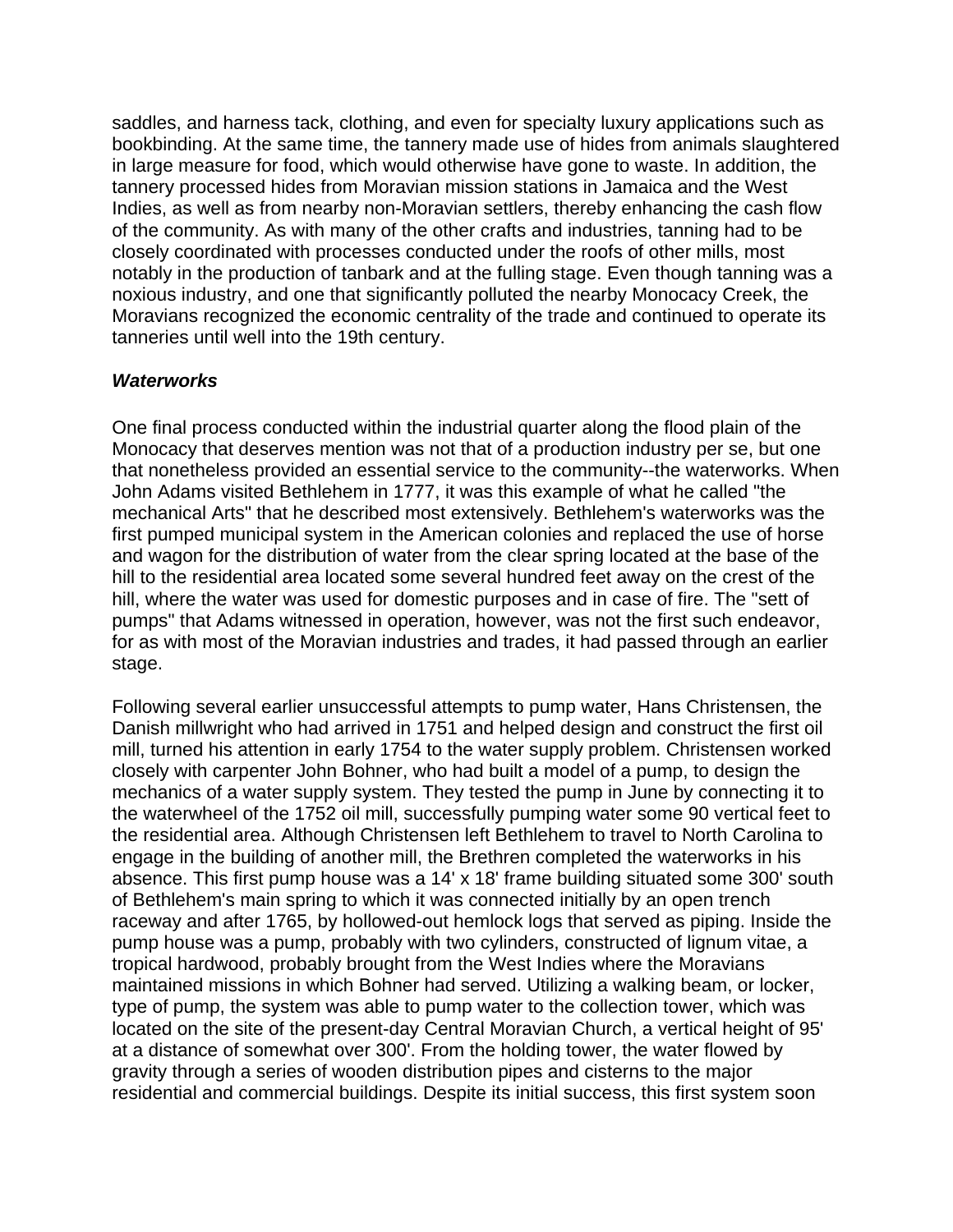encountered problems, including wooden pipes that burst under pressures in excess of 40 psi, the design of the pump itself, and the location of the waterwheel within the wheel pit, all of which contributed to an insufficient supply of water for a rapidly growing town.

As early as 1761, Christensen, John Arbo, the overseer of the Single Brethren's Choir; and Frederick von Marschall, the overseer for the community's economic and financial matters, were laying plans for a new waterworks to replace the inadequate 1754 system. Working closely with Christensen was an assistant, Christopher Demuth; together they had substantially completed the pumping machinery by 1762. However, the surrounding building was not completed until 1764. When finished, the 24' x 30' limestone building stood two stories high with a red tile roof. Inside the waterworks was machinery described by Christensen's apprentice, John David Bischoff, as consisting of 3 single-acting force pumps… of 4 inch calibre and 18 inch stoke, worked by a triple crank… geared to the shaft of an undershot wheel. 18 feet in diameter and 2 feet clear in the buckets.

The head of water was 2 feet. On the water wheel shaft was a wallower of 33 rounds, which geared into a wheel of 52 cogs, attached to the crank; the three piston ends were attached each to a frame or crosshead working in grooves to give them a motion parallel to the pumps. The crossheads were of wood, as also the parts containing the grooves for guides.

What is perhaps most revealing about the state of Moravian technology in this quotation, a point further confirmed by a set of 1766 machinery drawings for the waterworks regards the use of crossheads operating in grooves. By utilizing a connecting rod attached between the oscillating motion of the crankshaft and the top of the crosshead, which was restricted to a vertical motion by the grooves within which it ran up and down, the pump piston was prevented from rocking side to side and thereby wearing the cylinder. For the time period under discussion, tills were a very advanced technological solution to a problem that had long confronted earlier technicians, suggesting that the system was no mere jerry-rigged frontier solution, but rather the application of state-of-the-art knowledge, presumably transferred from Europe.

Another example that further illustrates the important transfer of technological knowledge from Europe to Bethlehem can be made with regard to the design of the wheel itself within the waterworks. The undershot wheel, which was 18' in diameter, utilized a two-foot head of water flowing at about 400 gallons per minute to develop about 3.5 horsepower by turning at a maximum of 7.5 revolutions per minute. In contrast to almost all American-designed waterwheels, such as those described later in 1795 by Oliver Evans in The Young Mill-Wright & Miller's Guide, which were of a "compass-arm" design, the Bethlehem waterworks utilized a "clasp arm" design. Whereas the compass-arm design entailed mortising or pegging the arms of the waterwheel to the central shaft, the clasp-arm design wedged them to the outside of a square shaft. The significance of this distinction is that the latter was typical of 18th century Danish waterwheel, a design more than likely utilized by Christensen as a result of his early experience in the royal Danish grist mill in Haderslev where he worked prior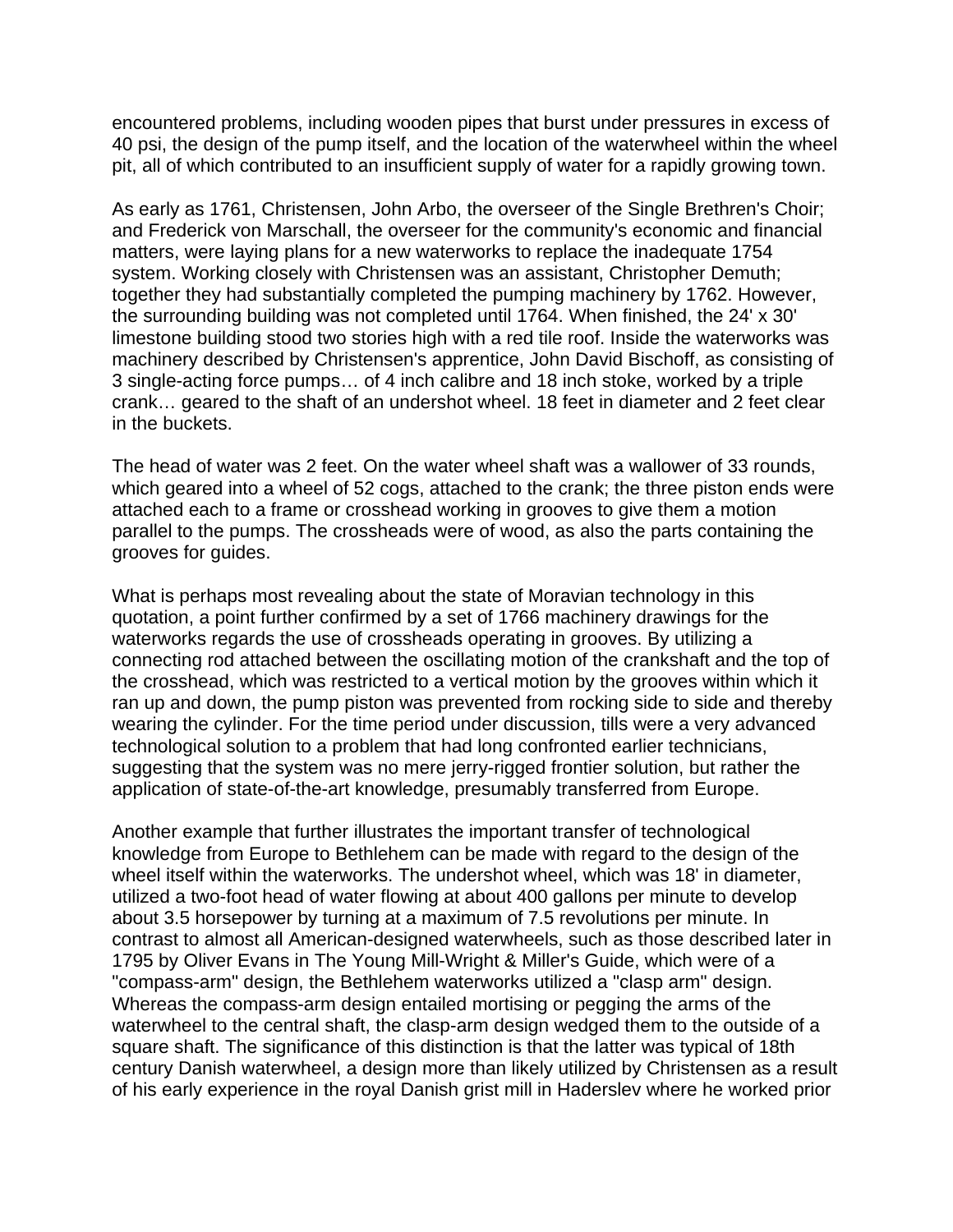to emigrating first to Neusalz and then to Bethlehem. Here the point to be made is not whether one design was better than the other, but rather to point once again to an example of the ways in which European-derived technological knowledge was transferred to America, in this case presumably in the mind of the millwright Chistensen.

While the pumping mechanism and the waterwheel were central elements in the waterworks, so too were the raceway and the distribution piping, for this was a technological system in which all the components needed to function interactively. Failure of any one part meant the system as a whole failed. Bursting pipes, whether due to freezing weather or their inability to sustain the pressures involved, were perhaps the most significant early problem. Early experiments with rolled sheet lead, terra-cotta, and wooden pipes all proved problematic. In 1786, it was "decided to lay lead pipe, for the present from the waterworks to the water tower, to test their worth ...." Apparently the experiment was successful, for subsequently all the main pipes were replaced by lead. Even though the Moravians understood the health dangers of lead, cast iron pipes would not be first introduced until 1813 due to their cost. The wooden distribution pipes between the water tower and the various buildings were not subject to the same pressures, although they could freeze, and so suffered fewer problems than the main line.

At the same time that the Moravians experienced problems with their piping, they also had to battle fluctuating water levels and increased competition for the limited flow of power available from the Monocacy. In part the problem resulted from apparent silting behind the grist mill dam, which affected the flow of the creek, and in part as a result several millers, each of whom competed for power, both between and within mills. This was especially problematic for the waterworks, which drew on water retained by the same low dam as the oil mill. The situation was so bad that, in 1791, the Overseer's Conference ordered the sluice gate of the waterworks stand open at all times in order that there be a sufficient supply of water for the wheel. In 1799 the wheel itself was adjusted within the pit to take the best advantage of the now lower water levels, and finally in 1810 the wheel pit and the head race were rebuilt to take advantage of the "smallest amount of water," and so that the water entered the pit at less of a sharp angle, thereby increasing the velocity with which the water hit the wheel's paddles. Apparently these changes were successful, for after this modification, there were no further complaints about water supply. Christensen's machinery continued to operate well until 1832 when the waterworks was shifted to the oil mill next door where a new pump had been installed.

Overall, the 1762 Bethlehem waterworks was a successful community endeavor, serving its citizens well for seven decades. It incorporated in its construction the best of European technological understanding coupled with pragmatic on-the-spot adjustments as components subsequently revealed flaws or the system required balancing, such as occurred due to fluctuating water levels. Bethlehem's waterworks was designed as a technological system within the larger socio-economic system that was Moravian Bethlehem. Thus, it was as much a societal endeavor as it was a fascinating technological achievement. Brooke Hindle, in his dedicatory address upon the occasion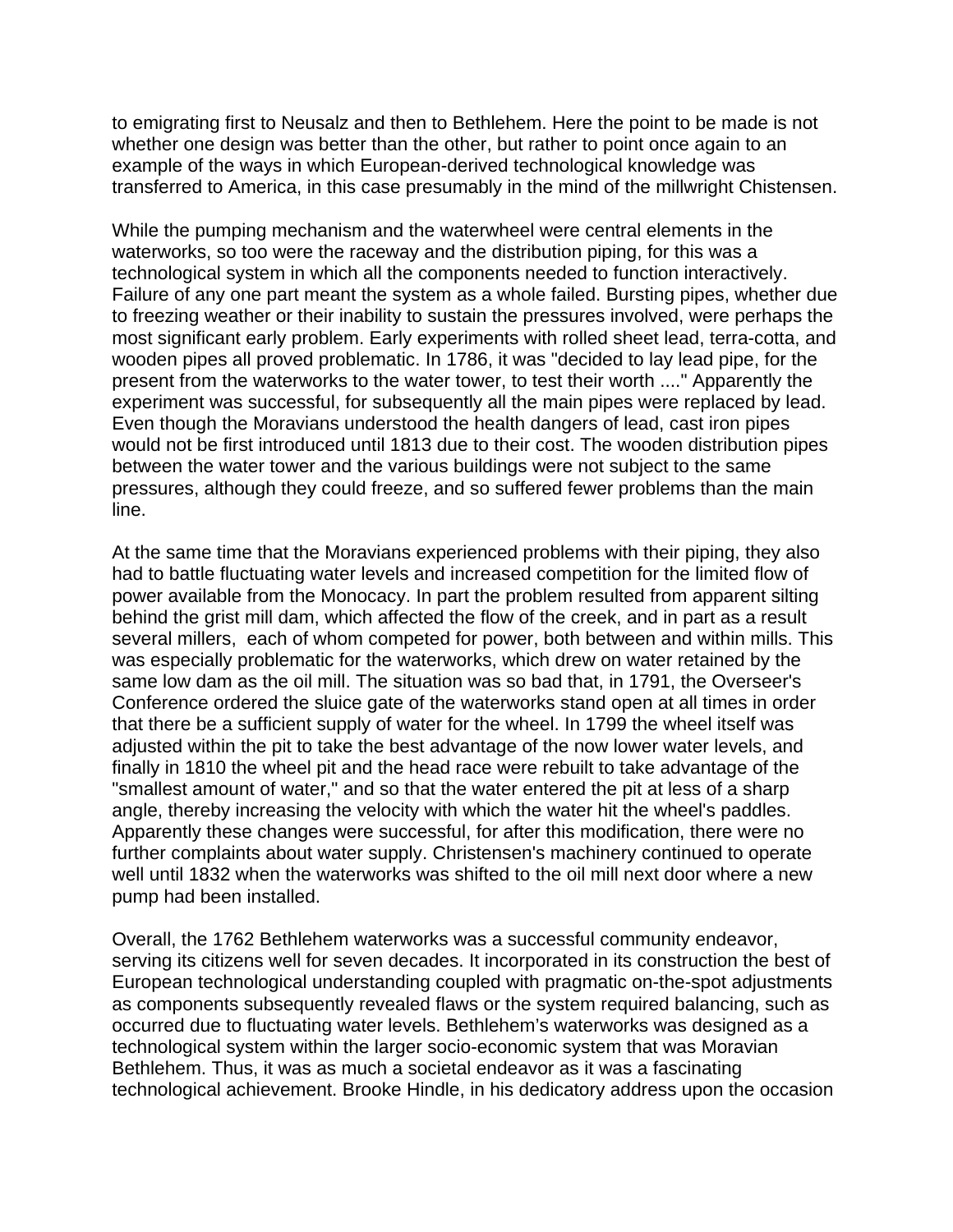of the 1976 reconstruction of the waterworks, attributed its distinctiveness to two differences between Bethlehem and other American communities. The first, which was technological, resulted from differences between England, which had far fewer waterpower sites and had long since denuded its forests, and therefore turned very early to steam power, and between northern and eastern Europe, the homelands of the Moravians, and especially of Christensen, which were more greatly endowed with water power sites and a technological tradition associated with them. Secondly, he suggested the communal tradition of the Moravians, in contrast to the individualism more typical of English settlers, might go a long way toward explaining the successful development of this early community water system, in contrast to other American towns. Although perhaps simplistic in some ways, by extension, it is this same combination of technological borrowing and community planning that explains the location, design, and early successes of the entire complex of mills along the Monocacy.

#### **Conclusion**

The Bethlehem that John Adams described in 1777 was, indeed, a remarkable and curious town; however, its economy reached a high-water mark during the last third of the 18th century. Had Adams returned at the turn of the century, he would have found little changed from his earlier visit. Given the seeming promise of the "mechanical Arts" in Bethlehem's early industrial development, one must ask why the community had not become one of, if not "the greatest seat of manufacturers in the United States," rather than seeing that accolade attributed to the Brandywine River mills near Wilmington . The reasons were varied, with some resulting from forces external to the community, while others emanated from within. Collectively, however, they took their toll on the growth of the town, leading to a distinct period of stagnation at the end of the century.

During the colonial period, Bethlehem's economic growth must be viewed within the context of British mercantile laws. These laws reflected the British view of the colonies as suppliers of raw materials that could be shipped to England for conversion into finished goods, which could, in turn, be exported to the colonies for purchase. Such laws, of course, were designed to protect the British home industries from competition, and cloth manufacture was one of the industries so protected. Many communities chaffed under such restrictions, and Bethlehem was no exception. As early as 1752, the Moravians ran into difficulty because British administrators complained to community leaders that the volume of wool and linen cloth produced in Bethlehem surpassed the amounts allowable under mercantile law. Generally what was allowable was the amount of cloth needed to accommodate basic family needs. Thus it was that Spangenberg wrote to Zinzendorf regarding his fear that, "it might ... cause apprehension partly to the local merchants, partly to the House of Commons in Old England, if they would get the wrong news about it, ... that could not be reconciled with the laws of England in general and with our Pennsylvania law in special." He went to great pains to insure Zinzendorf, and Parliament, regarding the "lawfullness" of the Bethlehem "cloth Factory" and promised "to evade any trouble as well as is possible." While other colonial artisans at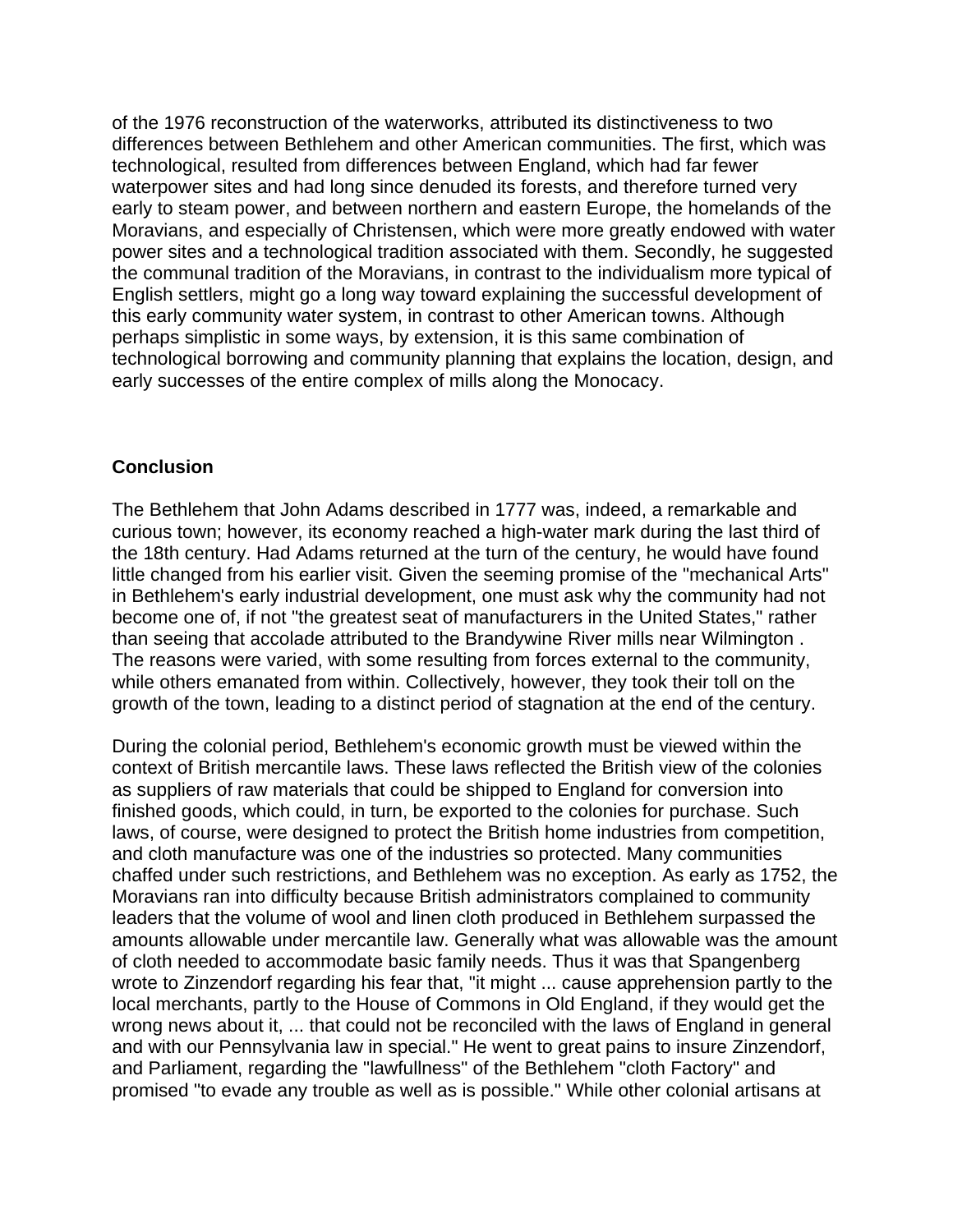first labored under, then complained, and later agitated to have these laws revoked, it is understandable that the pacifistic Moravians did not want to go against the wishes of the royal government, which had granted them special dispensations regarding the taking of oaths and performing military service and legally recognized them as an "Ancient Protestant Episcopal Church" in England and its colonies, thus giving them the same status as the Quakers.

A second more direct influence on the growth of the community was the economic restructuring imposed by the Church following the breakup of the General Economy. The church continued to maintain strict control over the economy and the community, which remained closed to non-Moravians. For example, church approval was still required to start new businesses and for the hiring and firing of apprentices. The new rules, although more socialistic than the earlier communistic order, nonetheless, proved too restrictive for many young Moravians no longer imbued with the earlier missionary zeal. As a result, the choir system began to decline. Men and women who found the restrictions too limiting left the community and, as a result, the population of Bethlehem began to stagnate. At the height of the General Economy, 1,300 people had resided here, but from 1765 to 1800, the average yearly population of Bethlehem was only about 600. As young men, many of whom lived in the Single Brethren's Choir which retained responsibility for many of the heavier industries including operation of the oil mill, moved away, they took with them skills required to run the crafts and trades so prominent in early Bethlehem. As a result, many of these industries began to lose money. The Single Brethren's Choir, which had numbered 100 members in 1783, could count but 38 in 1806. These men had also become a behavioral problem, sometimes disturbing services held across the street in the newly-constructed Central Moravian Church. In 1814, the choir was formally disbanded, the various trades under its control, including operation of the oil mill, were leased out to tenant operatives, and its choir building was turned over to the Moravian Seminary for Young Ladies.

A third technological type of limitation included two elements. As noted above, there was but a minimal amount of water available from the Monocacy Creek. Although not all of Bethlehem's crafts required water for power, many of the more significant ones did, and with flows restricted as they were, the opportunity for dramatic expansion was limited. When this limitation was combined with the fact that during the General Economy the Church was in effect using profits from the trades to finance missionaries in the field rather than making capital investments in new mills, equipment, or other possible ventures, it meant there was little likelihood of economic expansion or technological development, despite the earlier transfer of innovative European technical knowledge. It should be pointed out that the Church apparently felt no overwhelming need for industrial expansion during this period, its immediate needs largely being satisfied by the existing economic and industrial arrangements. This is in contrast to some other areas, such as the Brandywine River Valley at the turn of the 19th century, where capital investment was sought after to underwrite industrial growth.

A final constraint, surely of equal importance, although harder to document concretely, pertained to the density of artisans and tradesmen within the community. For all but the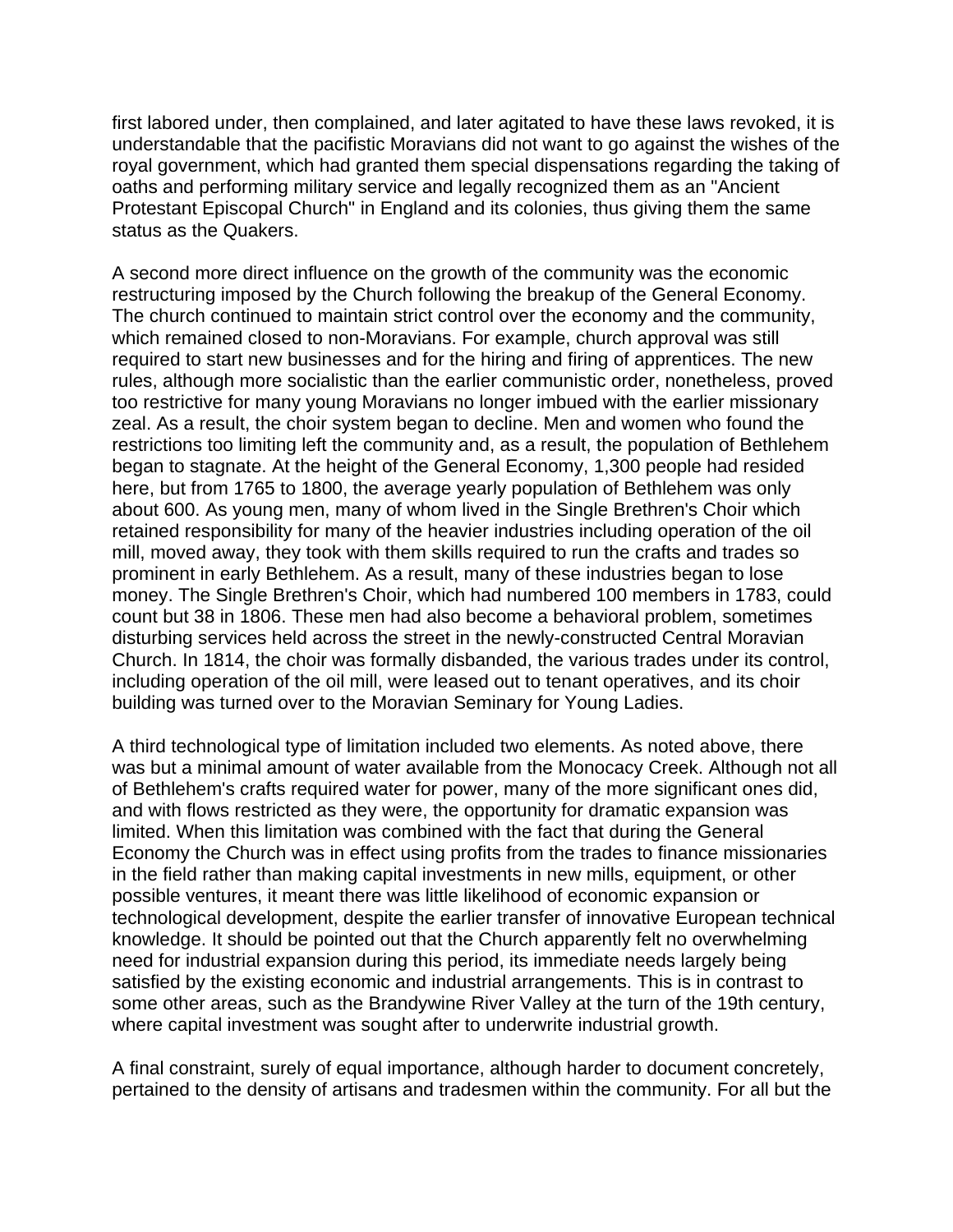most densely inhabited colonial cities, industrial development had been a very slow process. For most communities the number of craftsmen per capita was too low to encourage the technological exchange that occurs when many similarly skilled people work closely together and collaborate to invent or improve upon products and processes. Coupled with the ready availability of land in colonial America to nearly everyone, this meant that the special class of workers needed to run industries was generally slow to develop. In Moravian Bethlehem, with its early concentration of waterpowered mills and where the balance between farmers and artisans was almost reversed from the colonial norm, with less than 20 percent of the labor force engaged in agriculture, one might have anticipated precisely the kind of concentrated artisanal skills that would have led the community to become a "/great/ seat of manufactures." Almost paradoxically this was not to occur. In large part, this was due to Moravian church policy which forbade more than one craftsperson in most given trades. This meant that despite the number of different mills and trades, and the synergistic interactions that took place among them, there was still not the concentration of artisanal skills needed for industrialization to really take off. Even though the town continued to grow in some ways--for example, the building of new nuclear family housing, the construction of a Girls Seminary building (1790) the spanning of the Lehigh river with the first bridge (1794), and the erection of Central Moravian Church (1803-1806)-- which testified to the town's belief that it would eventually weather the economic downturn, the Moravians' hopes would not be fulfilled. The church's ongoing rigid control of the economy meant, despite many who wished to the contrary, that expansion would be limited, at least within Moravian Bethlehem proper.

Expansion would come to Bethlehem, but it would be in those areas adjacent to the original Moravian community, which are known today as West and especially South Bethlehem, wherein outside forces increasingly came to play a critical role. The discovery of coal in northeastern Pennsylvania led to the need to ship this product in a more cost-effective way. In 1815, the first coal yard was established along the Lehigh River. In 1822, the Lehigh Coal and Navigation Company was incorporated, and in 1818, the Lehigh Canal opened to carry coal to the Delaware Canal for further shipment to Philadelphia. The coming of the canal created a new set of economic conditions as non-Moravian entrepreneurs established hotels, stores, and support businesses on property surrounding Moravian Bethlehem because the policy of exclusivism still existed within Bethlehem. The increasing economic activity forced church leaders to rethink the system of exclusivity, which was gradually modified, as restrictions on private enterprise were lifted and finally in 1845, the lease system was terminated. The church sold off its major land holdings, and non-Moravians could own property for the first time. On August 9, 1845, the voters of Bethlehem approved the reorganization of their community into a borough. However, it would be the establishment in South Bethlehem in the late 1850s of the Bethlehem Iron Company, the forerunner of the Bethlehem Steel Corporation (1904), that would most dramatically recast the technological image of the community. No longer the quaint and "curious" communal town of Adams' day, Bethlehem was fast becoming one of the region's, if not, indeed, the nation's, leading "gritty" cities. It was, however, an industrialization that took place outside the original bounds of Moravian Bethlehem.